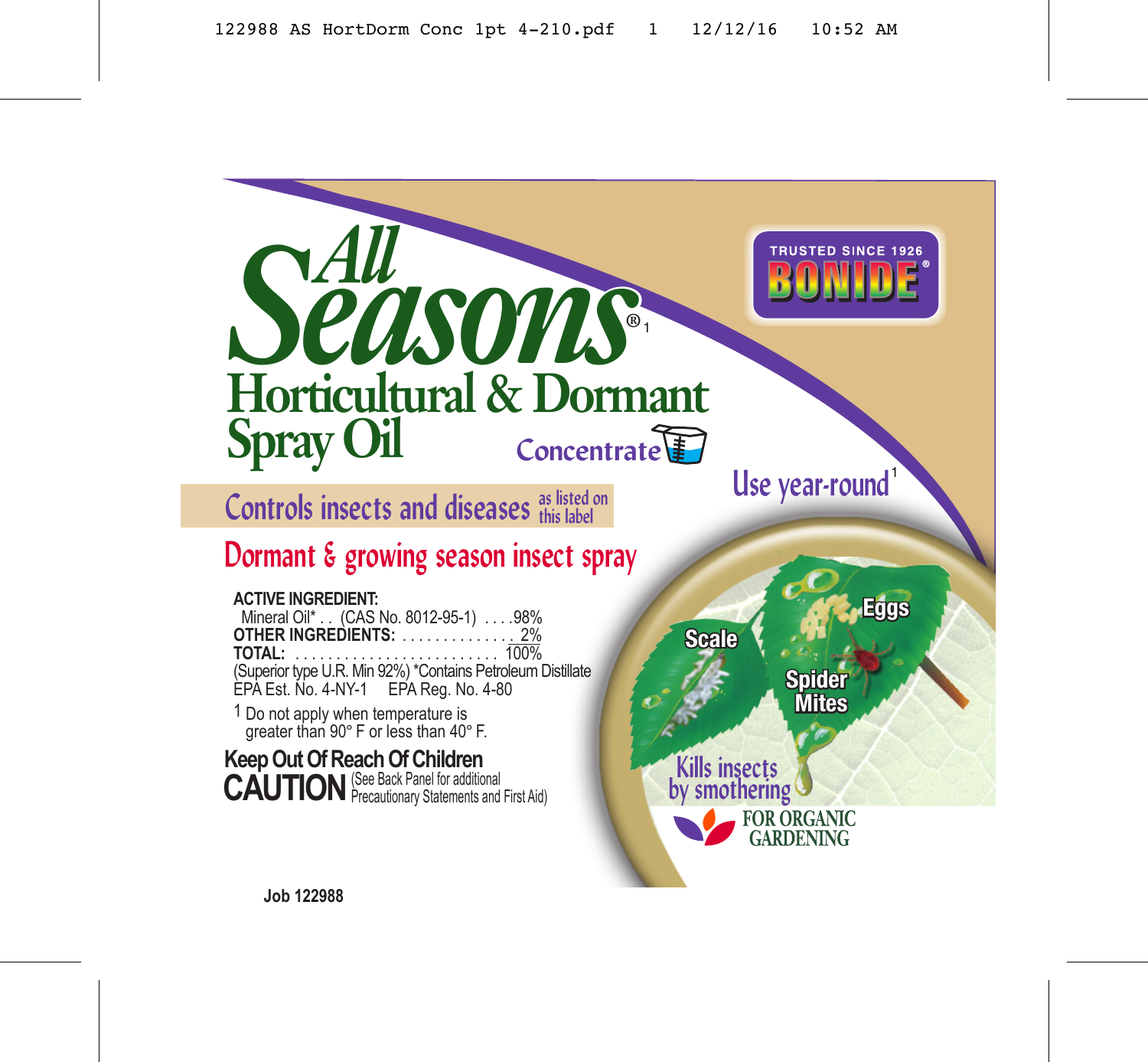# **ALL SEASONS®1 HORTICULTURAL & DORMANT SPRAY OIL CONCENTRATE**

**3-in-1 product provides protection against insects, mites & diseases listed on this label.**

**ALL SEASONS® HORTICULTURAL AND DORMANT SPRAY OIL is a selfemulsifying spray oil, composed of paraffinic oil with emulsifier and spreader**  sticker, which envelop, wet and smother over wintering eggs of European **red spider mites, adelgids, scale insects, apple aphids, bud moth, leaf roller (redbanded, obliquebanded, fruittree), light brown apple moth, red bug, codling moth larvae, psylla (adults), blister mites, galls, whitefly larvae and mealybugs on fruit trees, shade trees, vegetables, ornamentals, shrubs and roses.**

**CONTROLS scale insects, mealybugs, apple aphids, European red spider mites, leafminers, leaf rollers (redbanded, obliquebanded, fruittree), light brown apple moth, powdery mildew, rust and other insects and diseases listed on this label. USE on pears, cherries, peaches, asparagus, corn, peppers, roses, and other crops as directed on this label.**

**Controls insects and diseases as listed on this label.**

 $1$ Do not apply when temperature is greater than 90 $\degree$ F or less than 40 $\degree$ F Store and transport in an upright position. **FOR ORGANIC**<br>GARDENING EPA Est. No. 4-NY-1 EPA Reg. No. 4-80 BN ©Bonide Products, Inc. All Rights Reserved Bonide Products, Inc. Family made

6301 Sutliff Road Oriskany, NY 13424



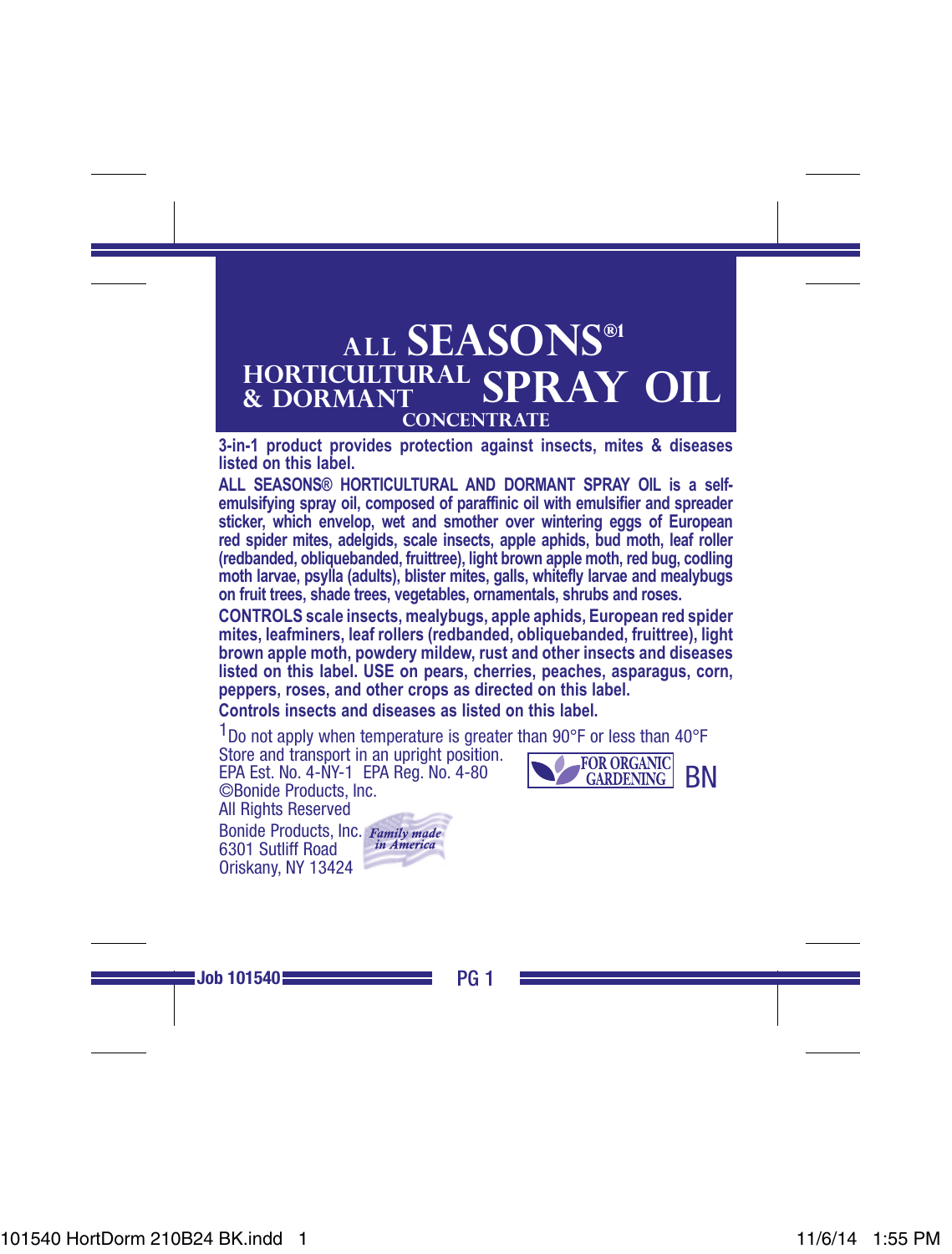# **DIRECTIONS FOR USE**

It is a violation of Federal law to use this product in a manner inconsistent with its labeling.

Do not apply this product in any way that it will contact other persons or pets, either directly or through drift. Keep other persons out of the treated area during application. Do not allow persons or pets to enter the treated area until sprays have dried.

**NOTE: DO NOT APPLY ALL SEASONS® HORTICULTURAL AND DORMANT SPRAY OIL WITH SULFUR SPRAYS OR WHERE SULFUR IS ON THE FOLIAGE. TO DO SO MAY CAUSE FOLIAGE INJURY, LEAF DROP. DO NOT APPLY ALL SEASONS® HORTICULTURAL AND DORMANT SPRAY OIL AT ABNORMAL TEMPERATURES (ABOVE 90˚ F) OR WHEN PLANTS ARE DRY (SUFFERING FOR WANT OF MOISTURE) AS IT MAY CAUSE LEAF DROP DUE TO "SHOCK."**

Mixture ratios vary. Read and use according to application directions. Apply using a good pressure spray hose-end or watering can.

**ALL SEASONS® HORTICULTURAL AND DORMANT SPRAY OIL** may be used at the DORMANT STAGE (before buds show green tissue), GREEN TIP STAGE (when leaves of blossom buds are bursting and show about 1/4 to 1/4 inch of green color), DELAYED DORMANT STAGE (when the leaves of the blossom buds are out from ¼ to ½ inch), and during the GROWING SEASON.

SHAKE WELL. Then add ALL SEASONS® HORTICULTURAL AND DORMANT SPRAY OIL to desired amount of water and mix thoroughly. Use a good pressure spray and apply enough liquid per tree to wet entire surface of branches, main limbs and trunk. Give special attention to underside of limbs. Make application when the temperature is above 40˚ F.

**2 Tablespoons = 1 fluid ounce**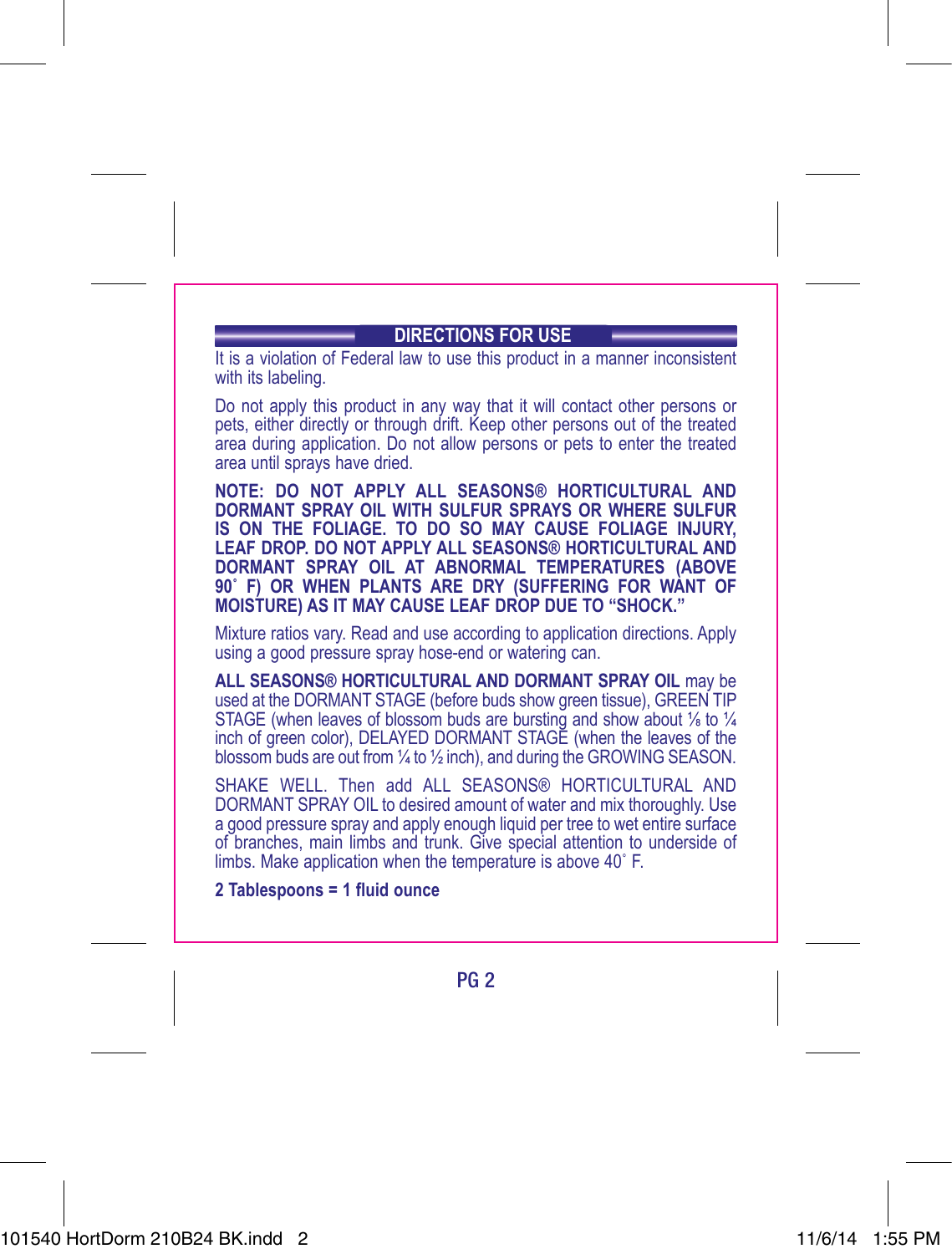|                                                                              | <b>FRUIT, NUTS &amp; BERRIES</b>                                                                                                                                                                                                                                                                      |                                                                                                                                                                                                                                                                                                                                                                                                                            |                                                                         |  |  |
|------------------------------------------------------------------------------|-------------------------------------------------------------------------------------------------------------------------------------------------------------------------------------------------------------------------------------------------------------------------------------------------------|----------------------------------------------------------------------------------------------------------------------------------------------------------------------------------------------------------------------------------------------------------------------------------------------------------------------------------------------------------------------------------------------------------------------------|-------------------------------------------------------------------------|--|--|
| <b>CROP</b>                                                                  | <b>PESTS</b>                                                                                                                                                                                                                                                                                          | <b>TIMING &amp; DILUTION RATE</b>                                                                                                                                                                                                                                                                                                                                                                                          | <b>RESTRICTIONS</b>                                                     |  |  |
| Acerola<br>(Barbados<br>Cherry)*<br>Atemoya*<br>(Star<br>Fruit)*             | Aphids, Mites, Beetle<br>Larvae, Leafminers,<br>Thrips, Leafhopper,<br>Whitefly, Caterpillars,<br>Carambola Alternaria Leafspot,<br>Gummy Stem Blight,<br>Powdery Mildew, Rust                                                                                                                        | Use $2 - 4$ tbsp. of oil per 1<br>gal. of water.<br>Spray once or twice weekly<br>depending on the rapid<br>growth of the crop and/or<br>vector pressure                                                                                                                                                                                                                                                                   | *Asterisk<br>denotes<br>crop,<br>pest not<br>approved in<br>California. |  |  |
|                                                                              | Rambutan* Cucumber Mosaic Virus.<br>Papaya Ringspot Virus,<br>Pepper Mottle Virus,<br>Potato Leafroll Virus.<br>Potato Virus Y, Tobacco<br>Etch Virus, Watermelon<br>Mosaic Virus 2, Zucchini<br><b>Yellow Mosaic Virus</b>                                                                           | Use 2 tbsp. of oil per 1 gal.<br>of water.<br>Spray as needed.                                                                                                                                                                                                                                                                                                                                                             |                                                                         |  |  |
| Almonds<br>Apricots<br>Cherries<br><b>Nectarines</b><br>Peaches<br>Pistachio | <b>Black Scale.</b><br><b>European Fruit</b><br>Lecanium Scale.<br><b>Frosted Scale, Olive</b><br>Scale, San Jose<br>Scale, Brown Mite<br>Eggs, European<br>Red Mite Eggs,<br>Aphid Eggs, Fruit<br>Tree Leafroller*<br>(Eggs), Wintering<br>Phytocoris* (only<br>on pistachio), Tent<br>Caterpillars* | DORMANT AND DELAYED<br><b>DORMANT:</b><br>Use $2.5 - 7.5$ tbsp. of oil per<br>1 gal. of water.<br>European Fruit Lecanium<br>Scale and European Red<br>Mite Eggs: Apply from Green<br><b>Tip to Delayed Dormant.</b><br>San Jose Scale: Apply from Dormant,<br>Green Tip to Delayed Dormant.<br>Re-spray as needed.<br>For use on pistachio, apply as a<br>dormant treatment and/or trees<br>may be sprayed after harvest. | *Asterisk<br>denotes<br>crop,<br>pest not<br>approved in<br>California. |  |  |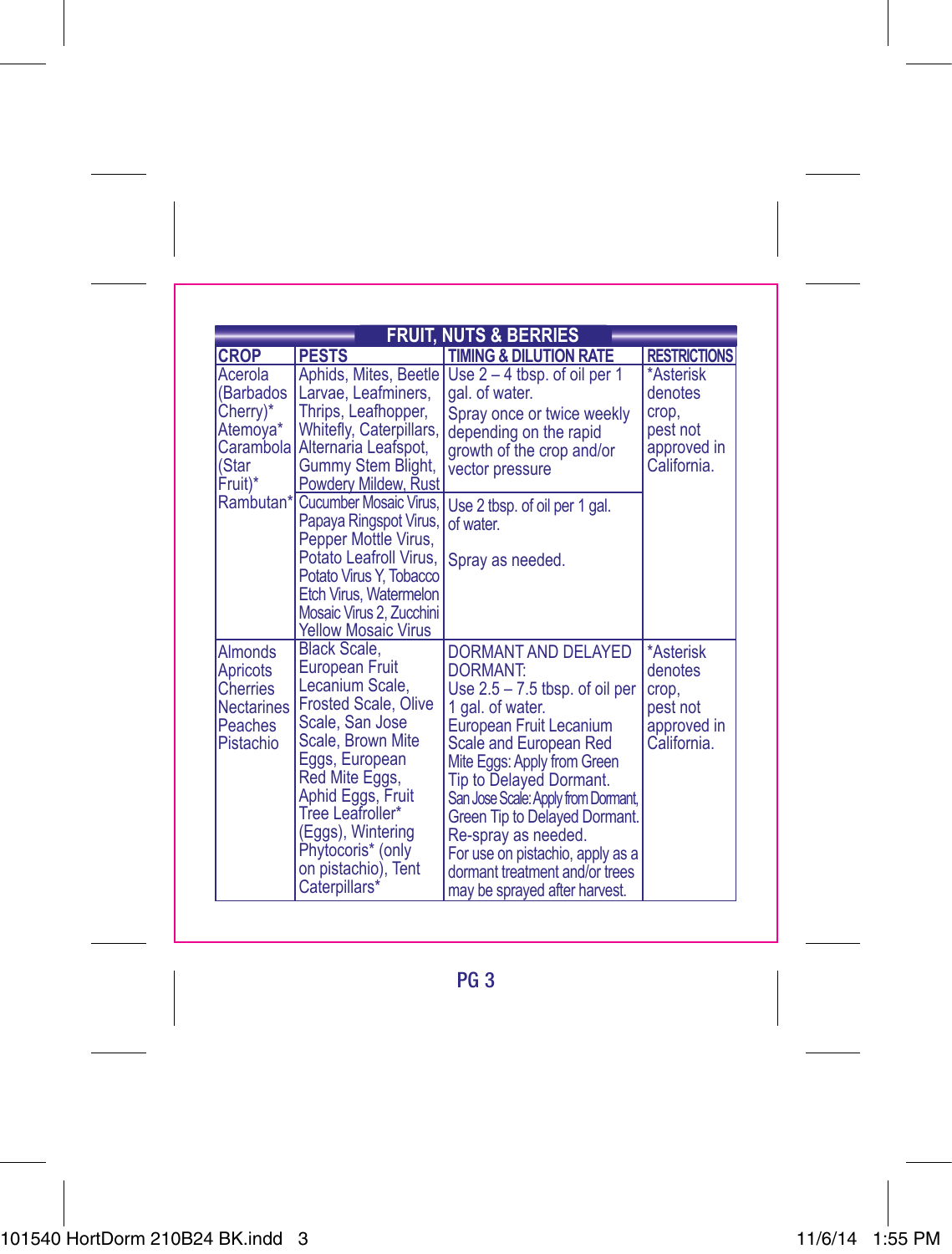| <b>CROP PESTS</b>                                       | <b>TIMING &amp; DILUTION RATE</b>                                                                                                                                                                                                                                                             | <b>RESTRICTIONS</b>                                               |
|---------------------------------------------------------|-----------------------------------------------------------------------------------------------------------------------------------------------------------------------------------------------------------------------------------------------------------------------------------------------|-------------------------------------------------------------------|
| <b>Terrapin Scale</b>                                   | <b>DELAYED DORMANT:</b><br>Use $5 - 7.5$ tbsp. of oil per 1 gal.<br>of water.                                                                                                                                                                                                                 |                                                                   |
| <b>Cottony Peach</b><br>Scale                           | <b>DORMANT:</b><br>Use $5 - 7.5$ tbsp. of oil per 1 gal.<br>of water.                                                                                                                                                                                                                         |                                                                   |
| Powdery Mildew*<br>(Cherries.<br>Nectarines and         | Cherries:<br>Use $2.5 - 5$ tbsp. of oil per 1 gal.<br>of water.                                                                                                                                                                                                                               | *Asterisk<br>denotes not<br>approved for                          |
| Peaches only)                                           | Preharvest Use: Use up to pit<br>hardening stage. Apply at 10-14<br>day intervals - shorten interval<br>and/or use 5 tbsp. of oil per gal.<br>of water when disease conditions<br>are severe. Trees may be sprayed<br>after harvest to maintain control and<br>reduce overwintering inoculum. | this use on<br><b>Nectarines</b><br>and Peaches<br>in California. |
|                                                         | Nectarines/Peaches:<br>Use $2.5 - 5$ tbsp. of oil per 1 gal.<br>of water                                                                                                                                                                                                                      |                                                                   |
|                                                         | Begin at 5% bloom and continue<br>at 10-14 day intervals until<br>terminal growth phase stops. Do<br>not apply to oil sensitive varieties.                                                                                                                                                    |                                                                   |
| Scales, Two-spotted FOLIAR SPRAY:<br>Mite, European Red | Spider Mite, Pacific   Use 1.5 - 4 tbsp. of oil per 1 gal.<br>lof water.                                                                                                                                                                                                                      |                                                                   |
| Mite, Brown Mite                                        | Spray as needed.                                                                                                                                                                                                                                                                              |                                                                   |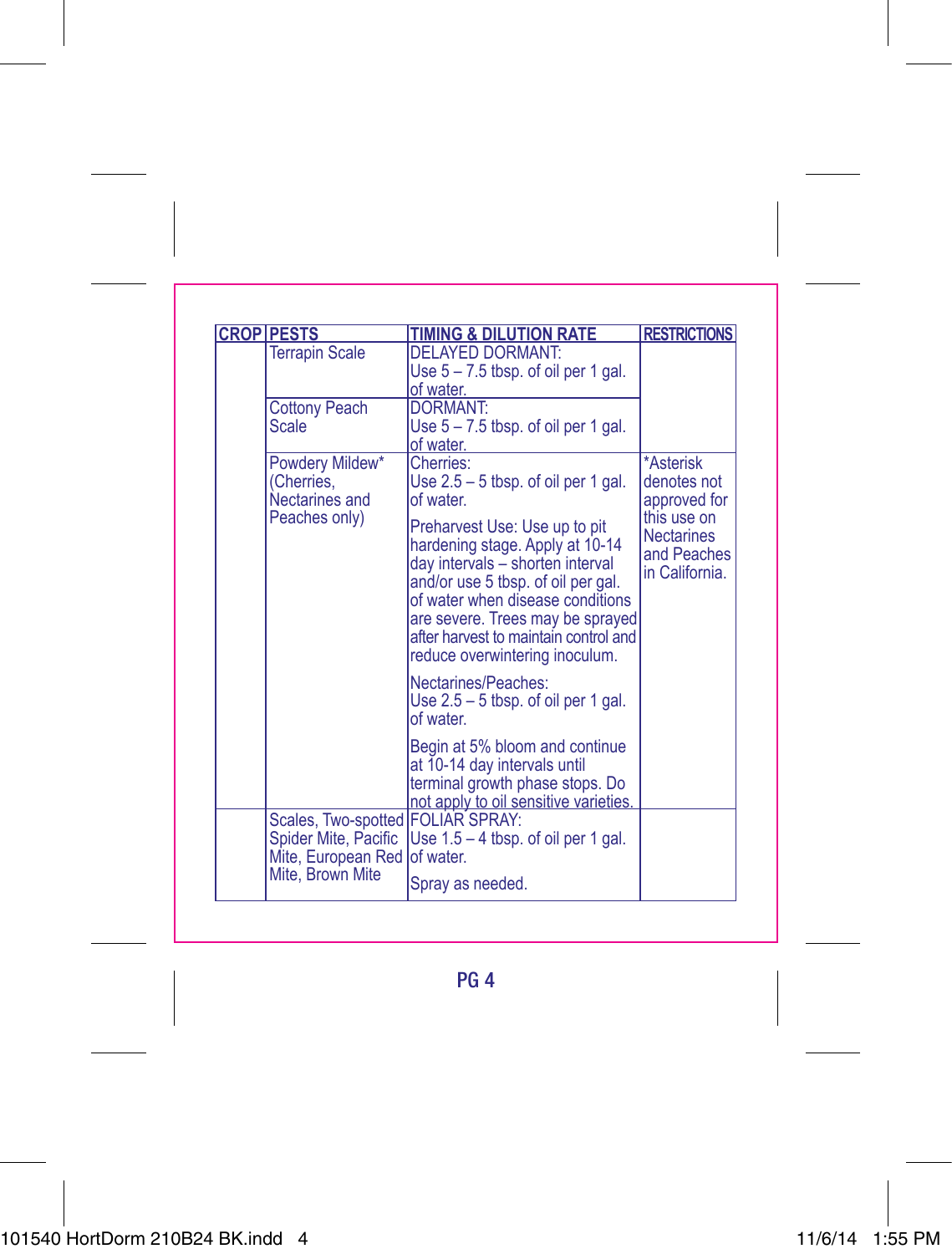| <b>CROP</b> | <b>PESTS</b>                                                                                                                                                          | <b>TIMING &amp; DILUTION RATE</b>                                                                                                                                                               | <b>RESTRICTIONS</b>                                                                |
|-------------|-----------------------------------------------------------------------------------------------------------------------------------------------------------------------|-------------------------------------------------------------------------------------------------------------------------------------------------------------------------------------------------|------------------------------------------------------------------------------------|
|             | White Peach Scale DORMANT:<br>on Peaches: Only<br>for use in Georgia,<br>Florida, South<br>Carolina, North<br>Carolina, and<br>Alabama                                | Use $4 - 5$ tbsp. of oil per 1 gal.<br>of water. Apply before buds<br>begin to swell in the spring.<br>Make 2 applications 7-14 days<br>apart, or according to local                            |                                                                                    |
|             |                                                                                                                                                                       | <b>Cooperative Extension Service</b><br>recommendations, during the<br>dormant period.                                                                                                          |                                                                                    |
| Apples      | European Fruit<br>Lecanium Scale.<br>Olive Scale,<br>San Jose Scale,<br>European Red<br>Mite Eggs, Rust<br>Mite, Rosy Apple<br>Aphid Eggs, Apple<br><b>Aphid Eggs</b> | <b>DORMANT OR DELAYED</b><br>DORMANT:<br>Use $2.5 - 5$ tbsp. of oil per 1<br>gal. of water.<br>Rust Mite: Apply $4-5$ tbsp. of<br>oil per 1 gal. of water during<br>the delayed dormant timing. |                                                                                    |
|             | Codling Moth*                                                                                                                                                         |                                                                                                                                                                                                 | Restriction:<br>Use to control<br>first generation<br>early instar<br>stages only. |
|             |                                                                                                                                                                       |                                                                                                                                                                                                 | *Asterisk<br>denotes crop.<br>pest not<br>approved in<br>California.               |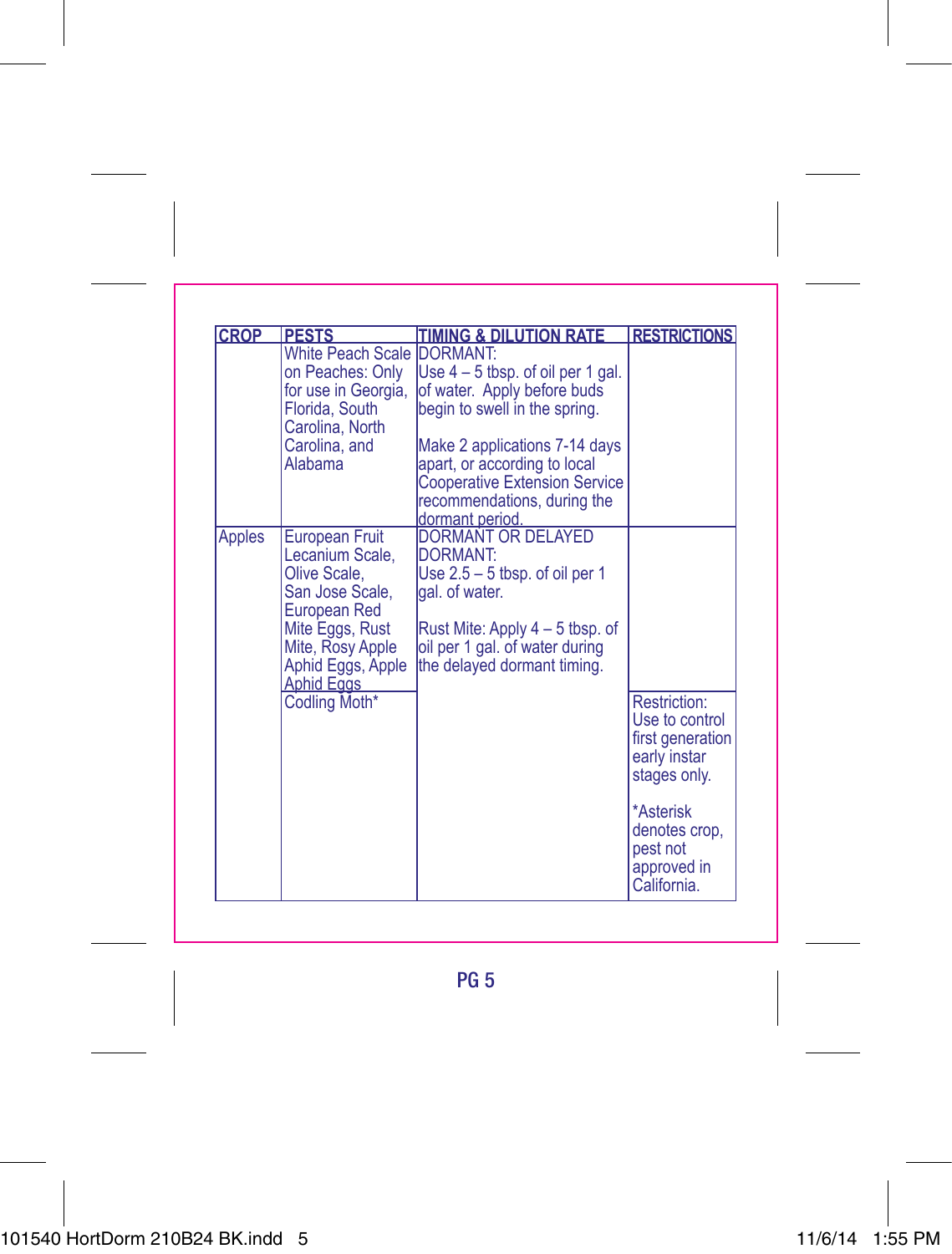| <b>CROP PESTS</b>                       | <b>TIMING &amp; DILUTION RATE</b>                                                 | <b>RESTRICTIONS</b>        |
|-----------------------------------------|-----------------------------------------------------------------------------------|----------------------------|
| Leafroller (red                         | <b>GREEN TIP TO DELAYED</b>                                                       |                            |
| banded, oblique                         | <b>IDORMANT:</b>                                                                  |                            |
|                                         | banded, fruit tree), Use $2.5 - 7.5$ tbsp. of oil per 1 gal.                      |                            |
| Apple Red Bug,                          | of water.                                                                         |                            |
| Scurfy Scale,<br>European Red           | Re-spray as needed.                                                               |                            |
| Mite, Bud Moth,                         |                                                                                   |                            |
| Light Brown Apple                       |                                                                                   |                            |
| Moth, Red Bug                           |                                                                                   |                            |
|                                         | San Jose Scale, DORMANT, GREEN TIP TO                                             |                            |
| Forbes Scale                            | <b>DELAYED DORMANT:</b>                                                           |                            |
|                                         | Use $2.5 - 5$ tbsp. of oil per 1 gal. of water.                                   |                            |
|                                         | Spray as needed.                                                                  |                            |
|                                         | Powdery Mildew Use 2.5 - 5 tbsp. of oil per 1 gal. of water.                      |                            |
|                                         | Apply at tight cluster and continue every                                         |                            |
|                                         | 10-14 days through second cover spray.                                            |                            |
|                                         | Use 5 tbsp./gal. and/or shorter spray                                             |                            |
|                                         | interval when disease conditions                                                  |                            |
| Scales, Mites                           | are severe.<br><b>FOLIAR SPRAY (Post Bloom):</b>                                  |                            |
| including: Two-                         | Use $1 - 4$ tbsp. of oil per 1 gal. of water.                                     | *Asterisk<br>denotes       |
| Pacific Red Mite.                       | spotted Spider Mite, For rust mite, summer use, use 2.5 - 4                       | crop, pest<br>not approved |
| European Red                            | tbsp. of oil per 1 gal. of water.                                                 | in California.             |
| Mite, Rust Mite,                        | Apply every 10-14 days depending on                                               |                            |
| Leafhopper*, San                        | level of pest pressure. Trees may be<br>sprayed after harvest to maintain control |                            |
| Jose Scale, Rosy                        | and reduce over-wintering pressure. Do                                            |                            |
| Apple Aphid*, Fruit<br>Tree Leafroller* | not apply oil to sensitive varieties.                                             |                            |
|                                         |                                                                                   |                            |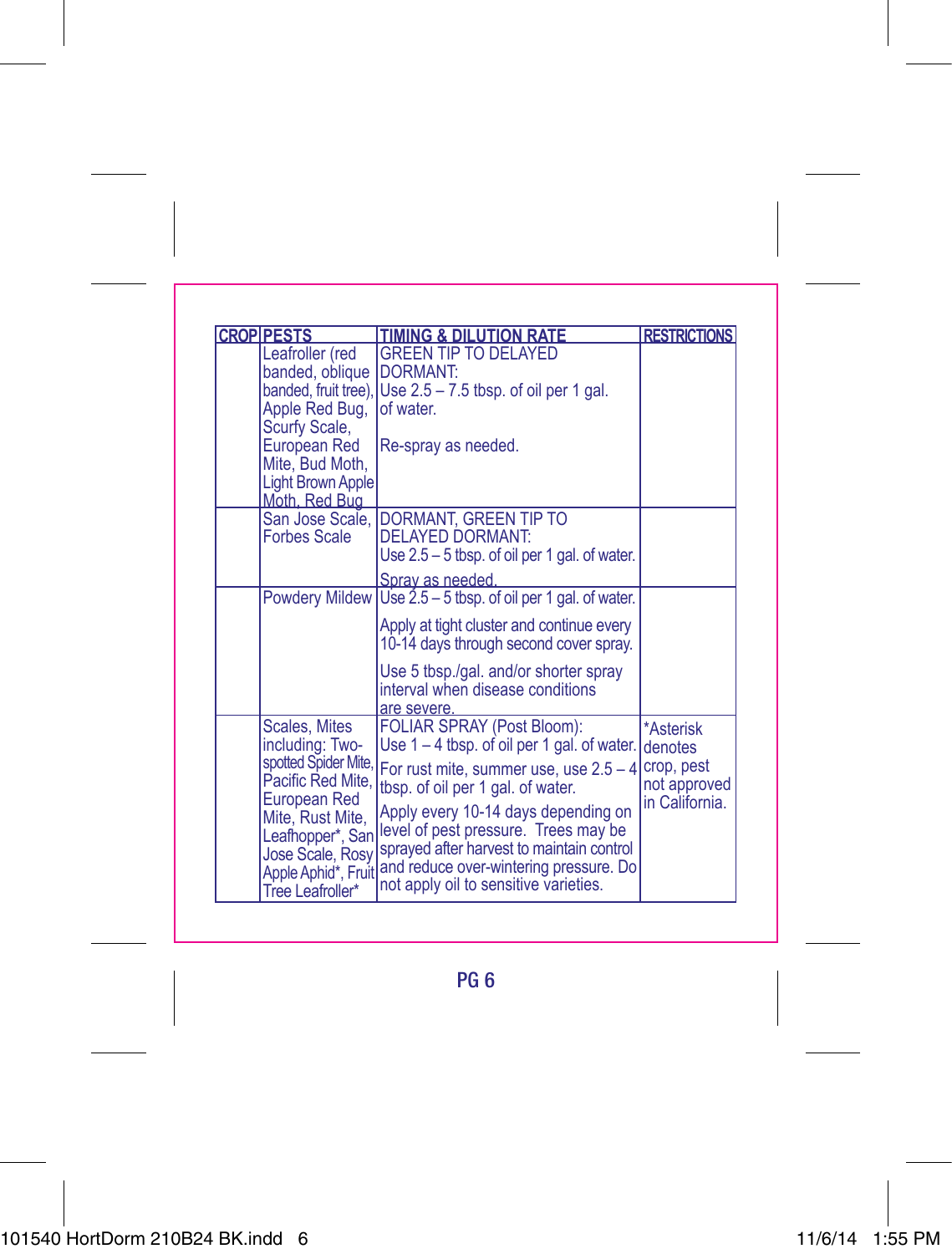| <b>CROP</b>                        | <b>PESTS</b>                                                                                                                                                                                         | TIMING & DILUTION RATE RESTRICTIONS                                                                                                                                                   |                                                                                                                                                                                                                                                                                                                                                                                                                                                                                                                                                                             |
|------------------------------------|------------------------------------------------------------------------------------------------------------------------------------------------------------------------------------------------------|---------------------------------------------------------------------------------------------------------------------------------------------------------------------------------------|-----------------------------------------------------------------------------------------------------------------------------------------------------------------------------------------------------------------------------------------------------------------------------------------------------------------------------------------------------------------------------------------------------------------------------------------------------------------------------------------------------------------------------------------------------------------------------|
| Avocados                           | Avocado Brown<br>Mite, Thrips,<br>Persea Mite                                                                                                                                                        | Use 1.5 - 2.5 tbsp. of<br>oil per 1 gal. of water.<br>Apply through late fall.<br>Re-apply as needed.                                                                                 | California: Consult with your<br>local University of California<br><b>Cooperative Extension</b><br>Service for proper timing<br>and application parameters.                                                                                                                                                                                                                                                                                                                                                                                                                 |
| <b>Bananas</b><br><b>Plantains</b> | <b>Black Leaf</b><br><b>Streak</b><br>(Mycosphaerella<br>fijiensis), Black<br>Sigatoka<br>(Mycosphaerella<br>fijiensis var.<br>difformis).<br><b>Yellow Sigatoka</b><br>(Mycosphaerella<br>musicola) | Use $1.5 - 4$ tbsp. of oil<br>per 1 gal. of water.<br>Begin application<br>when disease first<br>appears and continue<br>every 10-15 days<br>during rainy periods or<br>as is needed. | Restriction: Do not apply<br>when daytime temperatures<br>exceed 80° F as injury<br>may occur. Phytotoxicity<br>may be affected by the<br>quantity of oil used, vigor<br>of trees and temperature<br>at the time of application.<br>Bag fruits, or use a directed<br>spray on unbagged fruits.<br>Bagged fruit improves crop<br>safety whereas unbagged<br>fruit may show phytotoxicity.<br>This application is also<br>effective in loosening<br>Sooty Mold Fungus<br>and in preventing its<br>formulation by the control<br>of Aphids, Mealybugs,<br>Scales and Whitefly. |
|                                    | <b>Blueberries Mites, Powdery</b><br>Bushberries Mildew, Rust,<br>Caneberries Sawfly (eggs)*,<br>Raspberries Scales*, Aphids,<br>Mealybug                                                            | Use $2 - 4$ tbsp. of oil<br>per 1 gal. of water.<br>Spray as needed.                                                                                                                  | Spray for optimum<br>coverage of leaf surfaces.<br>*Asterisk denotes crop,<br>pest not approved in<br>California.                                                                                                                                                                                                                                                                                                                                                                                                                                                           |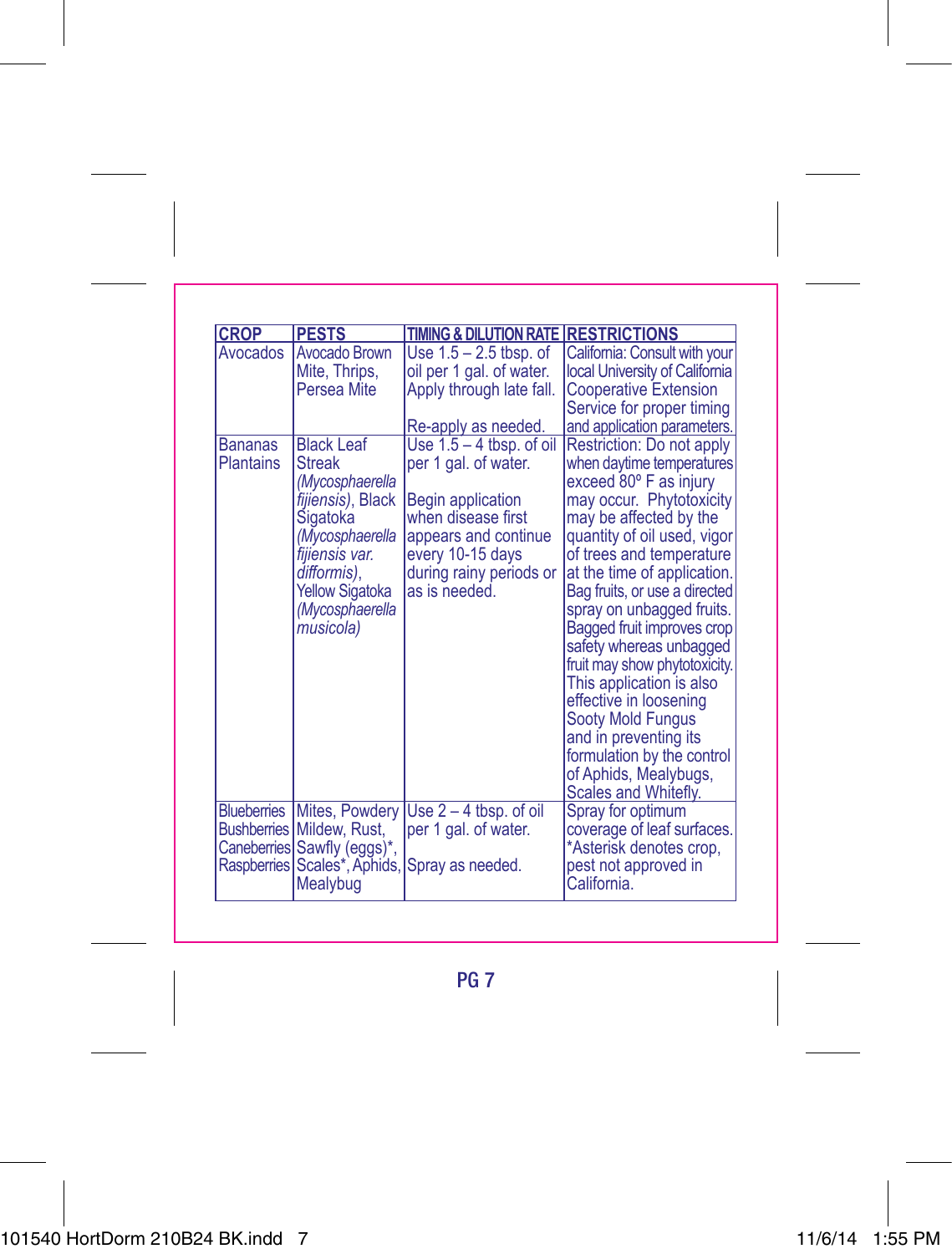| <b>CROP</b> | <b>PESTS</b>                                                                                        | <b>TIMING &amp; DILUTION RATE</b>                                                                                                                                                                                                                                                                                                                                                                                                                                                                  | <b>RESTRICTIONS</b>                                                                                                                                                                                                                    |
|-------------|-----------------------------------------------------------------------------------------------------|----------------------------------------------------------------------------------------------------------------------------------------------------------------------------------------------------------------------------------------------------------------------------------------------------------------------------------------------------------------------------------------------------------------------------------------------------------------------------------------------------|----------------------------------------------------------------------------------------------------------------------------------------------------------------------------------------------------------------------------------------|
| Figs        | <b>Fig Scale</b>                                                                                    | <b>DORMANT OR DELAYED</b><br>DORMANT: Use 2.5 - 7.5 tbsp.<br>of oil per 1 gal. of water.<br>Spray as needed.                                                                                                                                                                                                                                                                                                                                                                                       |                                                                                                                                                                                                                                        |
|             | Mites,<br>Mealybug,<br>Scale                                                                        | Use $2.5 - 5$ tbsp. of oil per 1 gal.<br>of water.                                                                                                                                                                                                                                                                                                                                                                                                                                                 | Apply as foliar<br>spray.                                                                                                                                                                                                              |
|             | Grapes Mealybug,<br>Mites.<br>Leafhopper*,<br>Whiteflies*.<br>Powdery<br>Mildew.<br><b>Botrytis</b> | Use $2.5 - 7.5$ tbsp. of oil per 1<br>gal. of water. Spray for optimum<br>coverage of leaf surfaces.<br>Repeat sprays every 10-14 days.<br>For Powdery Mildew - Use 2.5 -<br>7.5 tbsp. of oil per 1 gal. of water.                                                                                                                                                                                                                                                                                 | Oil will remove the<br>bloom on grapes.<br><b>Restriction: Table</b><br>grapes must not be<br>sprayed within 60<br>days of harvest.                                                                                                    |
|             |                                                                                                     | Make first application pre-bloom<br>and continue every ten days to<br>three weeks depending on level<br>of disease pressure. Use 7.5<br>tbsp./gal. and/or shorter spray<br>interval when disease conditions<br>are severe.<br>For Botrytis Bunch Rot - Use<br>$2.5 - 5$ tbsp. of oil per 1 gal. of<br>water. Initiate sprays at bloom<br>and repeat prior to bunch closing<br>and véraison. Final application at<br>harvest if needed. Use 5 tbsp./<br>gal. when disease conditions<br>are severe. | Restriction: On<br>grapes, do not mix<br>oil and copper more<br>than once/season.<br>Restriction: Do not<br>use copper and oil<br>together with fruit<br>present.<br>*Asterisk denotes<br>crop, pest not<br>approved in<br>California. |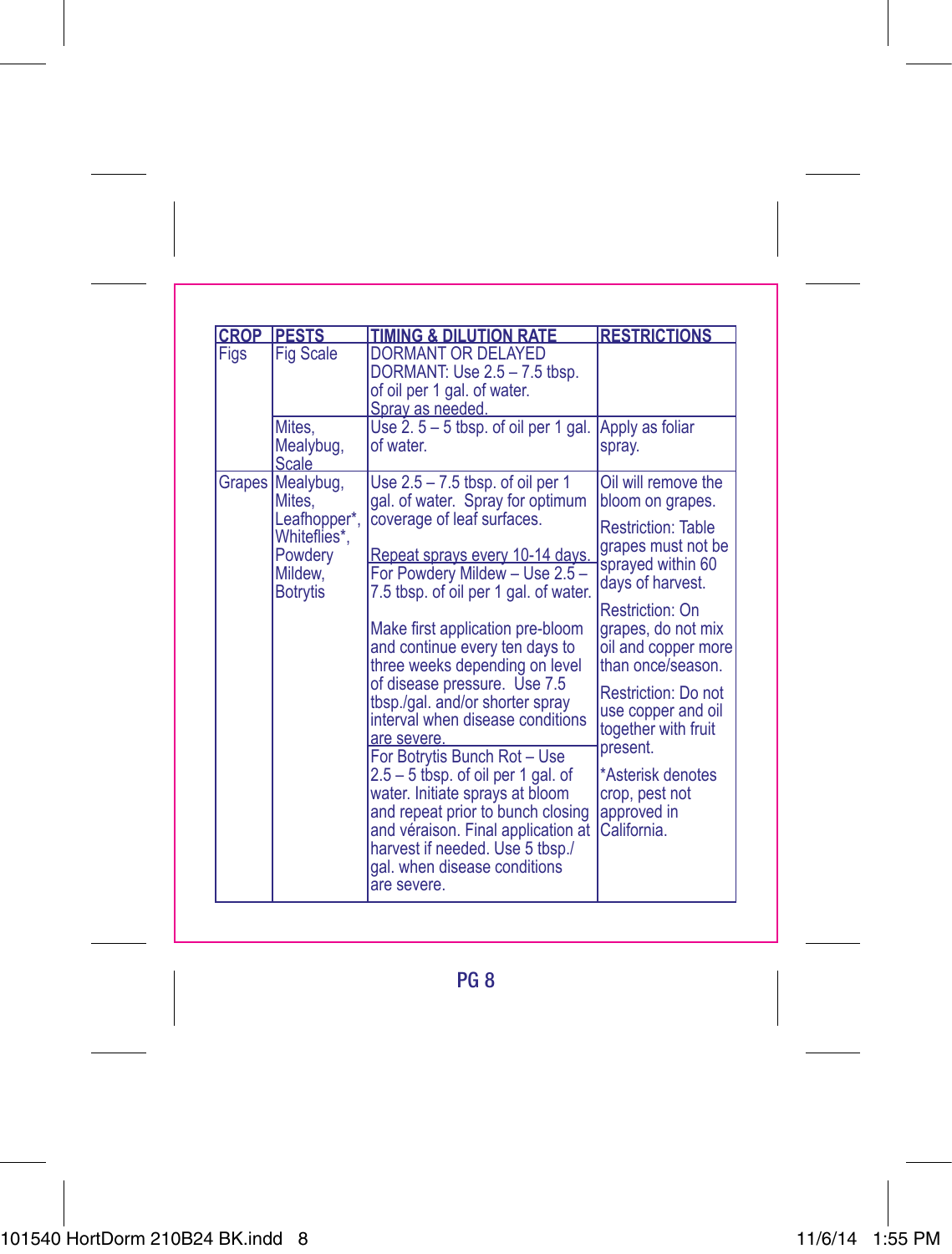| <b>CROP</b>   | <b>PESTS</b>                                                                   | <b>TIMING &amp; DILUTION RATE</b>                                                                                                                                     | <b>RESTRICTIONS</b>                                                                   |
|---------------|--------------------------------------------------------------------------------|-----------------------------------------------------------------------------------------------------------------------------------------------------------------------|---------------------------------------------------------------------------------------|
| Kiwi          | Latania Scale.<br>Greedy Scale,<br>Oleander<br>Scale, San<br><b>Jose Scale</b> | Use 10 - 15 tbsp. of oil per 1 gal. of<br>water. Use 15 tbsp./gal. when scale<br>populations are high.<br>Spray as needed.                                            | Restriction: Do<br>not use on weak<br>or stressed<br>vines, or where<br>soil moisture |
|               |                                                                                | Do not apply after budbreak.                                                                                                                                          | is inadequate.                                                                        |
| Mango         | Mites.<br>Powdery<br>Mildew                                                    | Use 2.5 - 4 tbsp. of oil per 1 gal. of water.<br>Apply every 2-3 weeks as necessary<br>depending on level of pest pressure.<br>For Powdery Mildew - Begin application |                                                                                       |
|               |                                                                                | before bloom. Repeat at bloom and                                                                                                                                     |                                                                                       |
|               | Olive                                                                          | every 2-3 weeks as necessary.                                                                                                                                         |                                                                                       |
| Olives        | (Parlatoria)<br>Scale, Black<br><b>Scale</b>                                   | POSTBLOOM THROUGH AUGUST<br>AND AFTER HARVEST: Use 2.5 - 4<br>Scale, Oleander tbsp. of oil per 1 gal. of water.<br>Spray as needed.                                   |                                                                                       |
|               | <b>Mites</b>                                                                   | PREBLOOM TO POSTBLOOM                                                                                                                                                 |                                                                                       |
|               |                                                                                | <b>BUCKSHOT:</b>                                                                                                                                                      |                                                                                       |
|               |                                                                                | Use 4 tbsp. of oil per 1 gal. of water.                                                                                                                               |                                                                                       |
|               |                                                                                | Spray as needed.                                                                                                                                                      |                                                                                       |
| Papaya Mites. |                                                                                | Use $2 - 4$ tbsp. of oil per 1 gal. of water.                                                                                                                         |                                                                                       |
|               | Powdery<br>Mildew,<br>Papaya<br>Ringspot                                       | For Powdery Mildew and Mites: Spray<br>every 10-14 days depending on the<br>level of pest pressure.                                                                   |                                                                                       |
|               | Virus                                                                          | For Virus: Spray weekly. Initiate spray<br>when seeds are germinated.                                                                                                 |                                                                                       |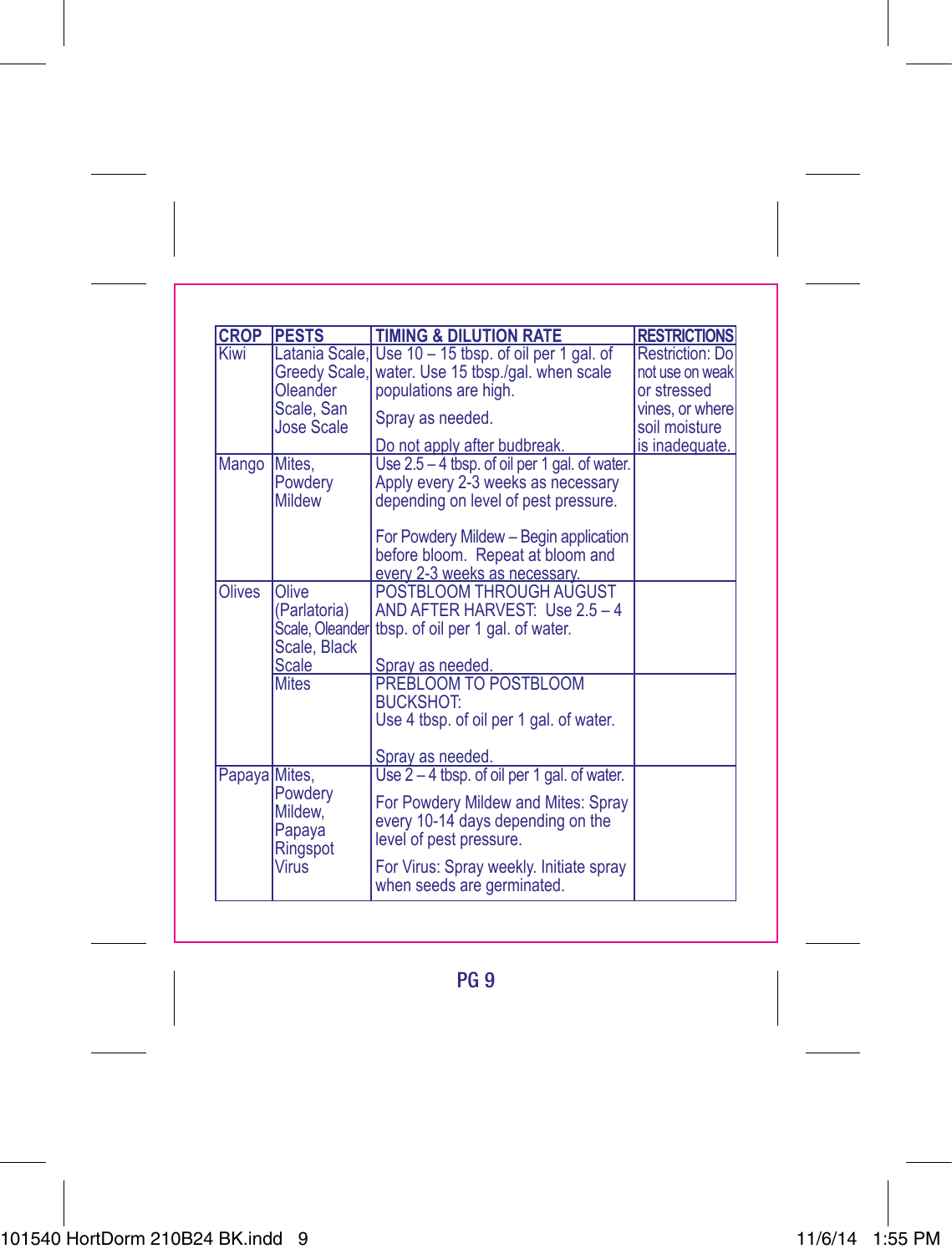| <b>CROPIPESTS</b>                                                                                                                                                                       | <b>TIMING &amp; DILUTION RATE</b>                                                                                                                                                                                           | <b>RESTRICTIONS</b>                                                  |
|-----------------------------------------------------------------------------------------------------------------------------------------------------------------------------------------|-----------------------------------------------------------------------------------------------------------------------------------------------------------------------------------------------------------------------------|----------------------------------------------------------------------|
| Pears European Fruit<br>Lecanium Scale,<br>Olive Scale, San Jose<br>Mite Eggs                                                                                                           | <b>DORMANT:</b><br>Use $2.5 - 5$ tbsp. per 1 gal. of water.<br>Scale, European Red Spray as needed.                                                                                                                         |                                                                      |
| Pear Psylla                                                                                                                                                                             | Apply before eggs are laid in early spring.                                                                                                                                                                                 |                                                                      |
| Codling Moth*                                                                                                                                                                           | Use to control first generation early<br>instar stages only.                                                                                                                                                                | *Asterisk<br>denotes crop,<br>pest not<br>approved in<br>California. |
| <b>Fruit Tree</b><br>Leafroller, Pear<br><b>Leaf Blister Mite</b>                                                                                                                       | DORMANT: Use 2.5 - 7.5 tbsp. of oil<br>per 1 gal. of water.                                                                                                                                                                 |                                                                      |
| <b>Powdery Mildew</b>                                                                                                                                                                   | Use $2.5 - 5$ tbsp. of oil per 1 gal.<br>of water. Apply at bud burst and<br>continue every 10-14 days.<br>Use 5 tbsp./gal. and/or 10-day spray interval<br>when disease conditions are severe.                             |                                                                      |
| Scales, Two-<br>spotted Spider<br>Mite, Pacific Red<br>Mite, European<br>Red Mite, San<br>Jose Scale and<br><b>Italian Pear Scale</b><br>(Summer forms),<br>Leafhopper*,<br>Pear Psylla | FOLIAR SPRAY (Post Bloom):<br>Use $1 - 4$ tbsp. of oil per 1 gal. of<br>water. Trees may be sprayed after<br>harvest to maintain control and<br>reduce over-wintering inoculum. Do<br>not apply oil to sensitive varieties. | *Asterisk<br>denotes crop,<br>pest not<br>approved in<br>California. |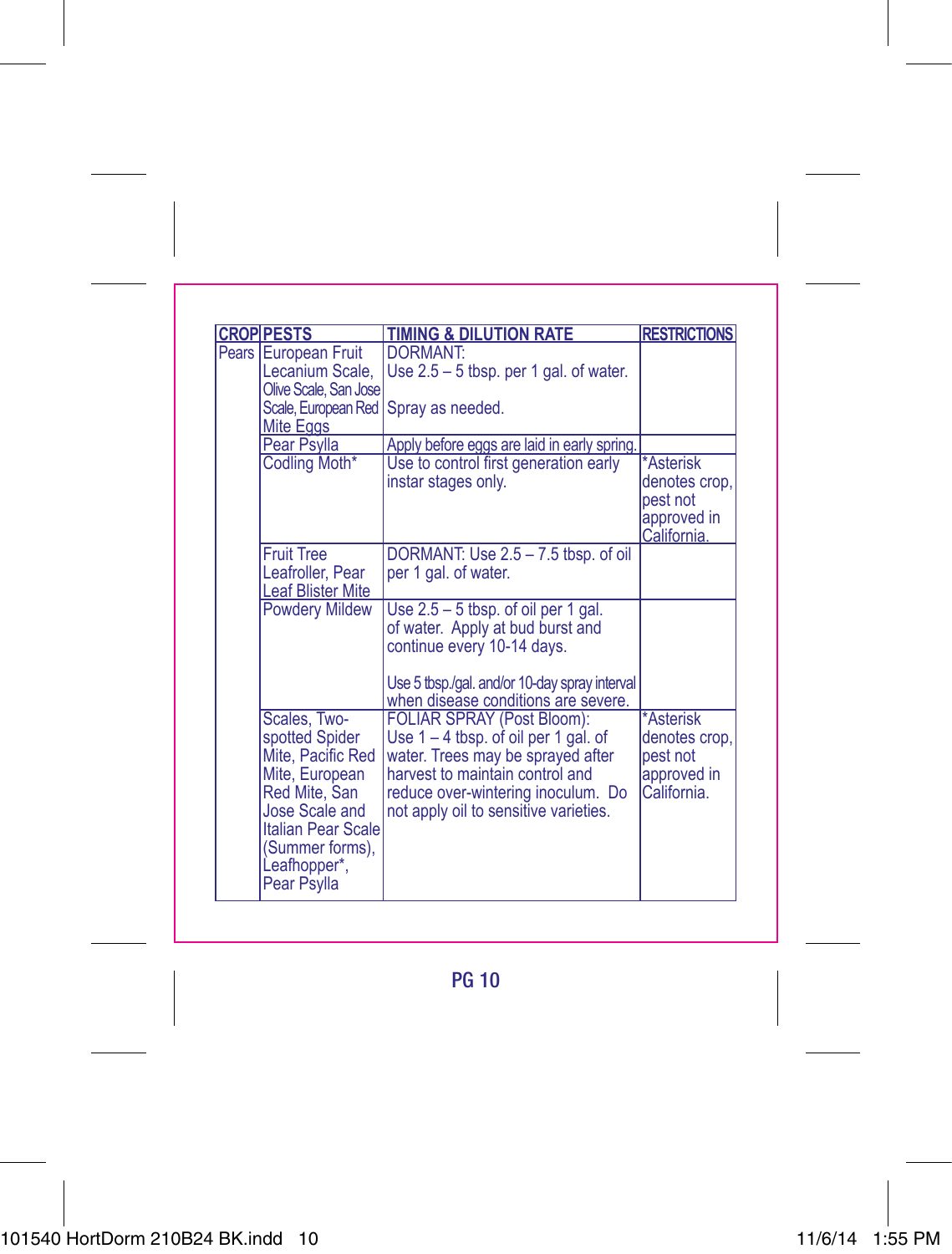| <b>CROP</b>     | <b>PESTS</b>                                                                                                                                       | <b>TIMING &amp; DILUTION RATE</b>                                                                                                                                                                                | <b>RESTRICTIONS</b>                       |
|-----------------|----------------------------------------------------------------------------------------------------------------------------------------------------|------------------------------------------------------------------------------------------------------------------------------------------------------------------------------------------------------------------|-------------------------------------------|
| Pecans          | Scales, Aphids<br>(eggs), Mites<br>(eggs)                                                                                                          | Use $5 - 7.5$ tbsp. of oil per 1 gal.<br>of water. Use 5 tbsp. of oil in 1<br>gal. of water when trees are in a<br>weakened condition.<br>Apply from late February until buds                                    |                                           |
|                 | Pineapple Mealybugs, Bud                                                                                                                           | first break. Re-spray as needed.<br>Spray: Use 2.5 - 5 tbsp. of oil per Allow fruit to                                                                                                                           |                                           |
|                 | Moth, Chinese<br><b>Rose Beetle</b>                                                                                                                | 1 gal. of water. Spray as needed.<br>Dip: Use $2.5 - 5$ tbsp. of oil per 1<br>gal. of water. Dip for 30 seconds.                                                                                                 | dry for 1 hour<br>before being<br>stored. |
| Plums<br>Prunes | <b>Black Scale.</b><br>European Fruit<br>Lecanium Scale.                                                                                           | <b>DORMANT AND DELAYED</b><br>DORMANT: Use 2.5 - 7.5 tbsp.<br>of oil per 1 gal. of water.                                                                                                                        | *Asterisk<br>denotes crop,<br>pest not    |
|                 | Frosted Scale.<br>Olive Scale.<br>San Jose Scale.<br>Brown Mite Eggs,<br>European Red<br>Mite Eggs, Aphids<br>Eggs, Fruit Tree<br>Leafroller Eggs, | Preferred times of application<br>for European Fruit Lecanium<br>Scale and European Red Mite<br>Eggs are Green Tip to Delayed<br>Dormant and for San Jose<br>Scale are Dormant, Green Tip to<br>Delayed Dormant. | approved in<br>California.                |
|                 | Tent Caterpillars*<br><b>Terrapin Scale</b>                                                                                                        | Spray as needed.<br><b>DELAYED DORMANT: Use</b>                                                                                                                                                                  |                                           |
|                 |                                                                                                                                                    | $5 - 7.5$ tbsp. per 1 gal. of water.<br>Spray as needed.                                                                                                                                                         |                                           |
|                 | <b>Cottony Peach</b><br><b>Scale</b>                                                                                                               | DORMANT: Use 5 - 7.5 tbsp. per<br>1 gal. of water. Spray as needed.                                                                                                                                              |                                           |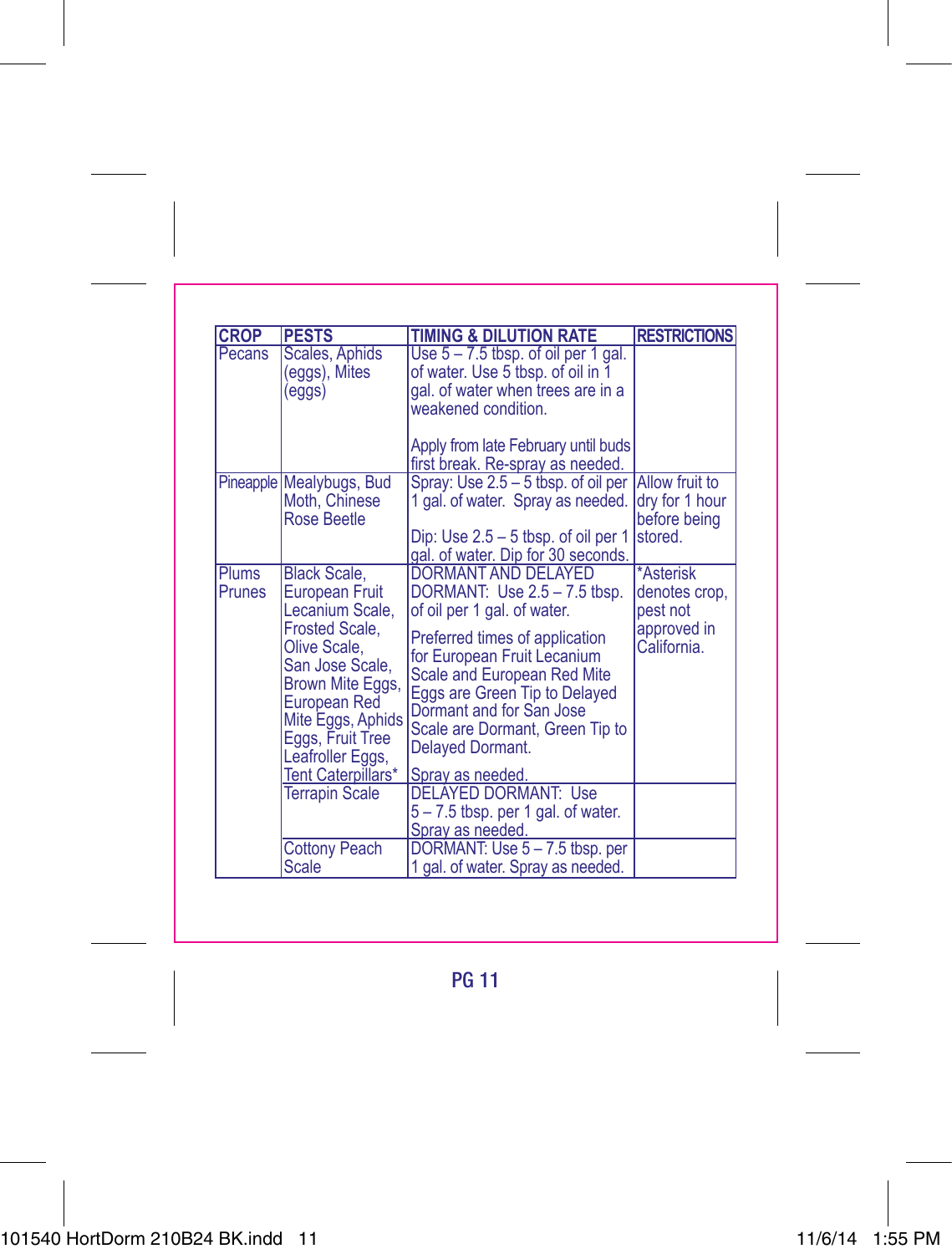| <b>CROP</b>       | <b>PESTS</b>                                                                                                                                                                                                                   | <b>TIMING &amp; DILUTION RATE RESTRICTIONS</b>                                                                                                                                                                                              |                                                                                                                                                                                                      |
|-------------------|--------------------------------------------------------------------------------------------------------------------------------------------------------------------------------------------------------------------------------|---------------------------------------------------------------------------------------------------------------------------------------------------------------------------------------------------------------------------------------------|------------------------------------------------------------------------------------------------------------------------------------------------------------------------------------------------------|
|                   | <b>Two-spotted Spider</b><br>Mite, Pacific Mite,<br>European Red Mite,<br><b>Brown Mite</b>                                                                                                                                    | <b>FOLIAR SPRAY: Use 1.5</b><br>-4 tbsp. of oil per 1 gal. of<br>water. Spray as needed.<br>Trees may be sprayed after<br>harvest to maintain control<br>and reduce over-wintering<br>pressure. Do not apply oil<br>to sensitive varieties. | Restriction:<br>Certain<br>varieties of<br>plums and<br>prunes may<br>be injured by<br>oil sprays;<br>check for<br>tolerance prior<br>to treatment.<br>Do not apply<br>to trees lacking<br>moisture. |
| Straw-<br>berries | Aphids*, Botrytis,<br>Leafminers*, Mites,<br>Powdery Mildew,<br>Sawfly, Scale,<br>Whiteflies                                                                                                                                   | 2 tbsp. of oil per 1 gal. of<br>water. Spray as needed.                                                                                                                                                                                     | *Asterisk<br>denotes crop,<br>pest not<br>approved in<br>California.                                                                                                                                 |
|                   | <b>Walnuts Black Scale, Calico</b><br>Scale, European<br>Fruit Lecanium Scale,<br><b>Frosted Scale, Olive</b><br>Scale, San Jose<br>Scale, European Red<br>Mite Eggs, Walnut<br><b>Aphid Eggs</b><br><b>Spider Mites, Soft</b> | <b>DELAYED DORMANT: Usel Restrictions:</b><br>$10 - 15$ tbsp. of oil per 1<br>gal. of water.<br>Spray as needed.<br><b>SUMMER FOLIAR: Use 10</b>                                                                                            | Do not apply<br>after husk split.<br>Do not spray<br>oil on sensitive<br>varieties.                                                                                                                  |
|                   | <b>Scales</b>                                                                                                                                                                                                                  | - 15 tbsp. of oil per 1 gal. of<br>water. Spray as needed.                                                                                                                                                                                  |                                                                                                                                                                                                      |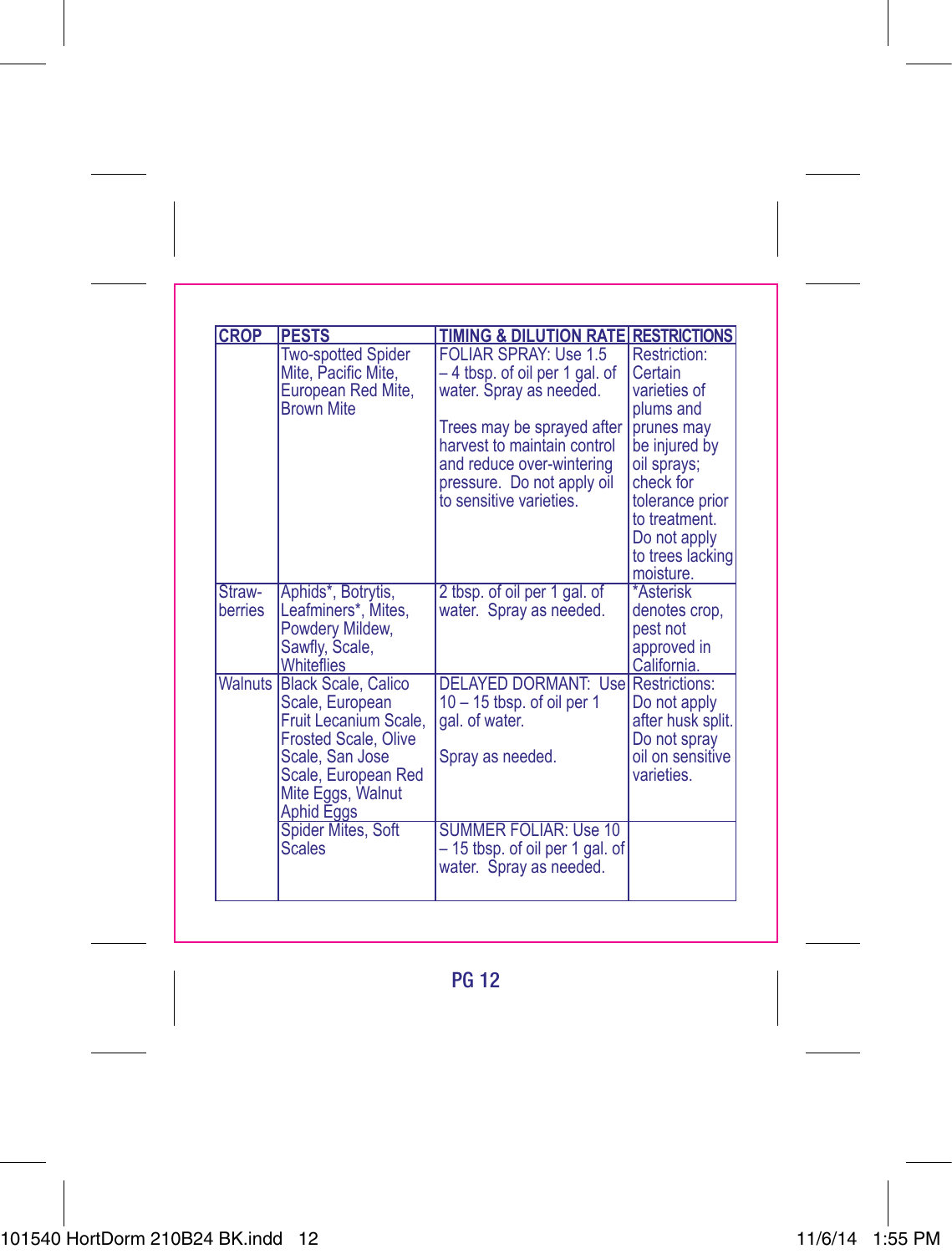**CITRUS (California Only)**<br>Do not exceed a maximum of 4.8 pounds active ingredient per 1,000 square feet in California.

| <b>CROP</b>                                                                                     | <b>PESTS</b>                                                                                                    | <b>TIMING &amp; DILUTION RATE</b>                                                                                                                                                                                                                                                              | <b>RESTRICTIONS</b>                                                                                                                     |
|-------------------------------------------------------------------------------------------------|-----------------------------------------------------------------------------------------------------------------|------------------------------------------------------------------------------------------------------------------------------------------------------------------------------------------------------------------------------------------------------------------------------------------------|-----------------------------------------------------------------------------------------------------------------------------------------|
| Grapefruit                                                                                      | Mites: Citrus<br><b>Bud. Citrus</b>                                                                             | <b>Central California:</b>                                                                                                                                                                                                                                                                     | Restriction:                                                                                                                            |
| <b>Lemons</b><br><b>Limes</b>                                                                   | <b>Flat. Citrus</b>                                                                                             | Use $1.5 - 4$ tbsp. of oil per 1 gal.<br>of water.                                                                                                                                                                                                                                             | Do not apply                                                                                                                            |
| Oranges<br>KNavel &<br>Valencia)<br><b>Tangelos</b><br>Tangerines<br>Other<br>citrus<br>hybrids | Red, Citrus<br>Rust<br>Scales: Black,<br>Brown Soft,<br>California<br>Red, Citricola,<br>Purple,<br>Yellow, Red | Lemons and Limes: make<br>applications in all months except<br>December through February.<br>Grapefruit: make applications July<br>through October.<br>Navel Oranges: make applications<br>July through September.<br>Valencia Oranges, Tangelos, Tangerines<br>and other citrus hybrids: make | prior to or<br>during a<br>period of<br>excessively<br>high<br>temperatures.<br>Do not apply<br>oil spray when<br>trees show<br>stress. |
|                                                                                                 |                                                                                                                 | applications July through October.<br>Spray as needed.                                                                                                                                                                                                                                         | Consult with<br>vour local                                                                                                              |
|                                                                                                 | Mites: Citrus<br><b>Bud. Citrus</b><br>Flat, Citrus<br>Red, Citrus<br>Rust                                      | <b>Southern California:</b><br>Use $1.5 - 4$ tbsp. of oil per 1 gal.<br>of water.<br>Coastal Lemons and Limes: apply<br>May and June and/or September                                                                                                                                          | <b>University</b><br>of California<br>Cooperative<br>Extension<br>Specialist for<br>proper timing                                       |
|                                                                                                 | Scales: Black.<br>Brown Soft.<br>California<br>Red, Citricola,<br>Purple,<br>Yellow, Red                        | through December.<br>Interior Lemons and Limes:<br>apply in April and May and/or<br>September through November.<br>Grapefruit: make applications July<br>through October.                                                                                                                      | and spray<br>program.                                                                                                                   |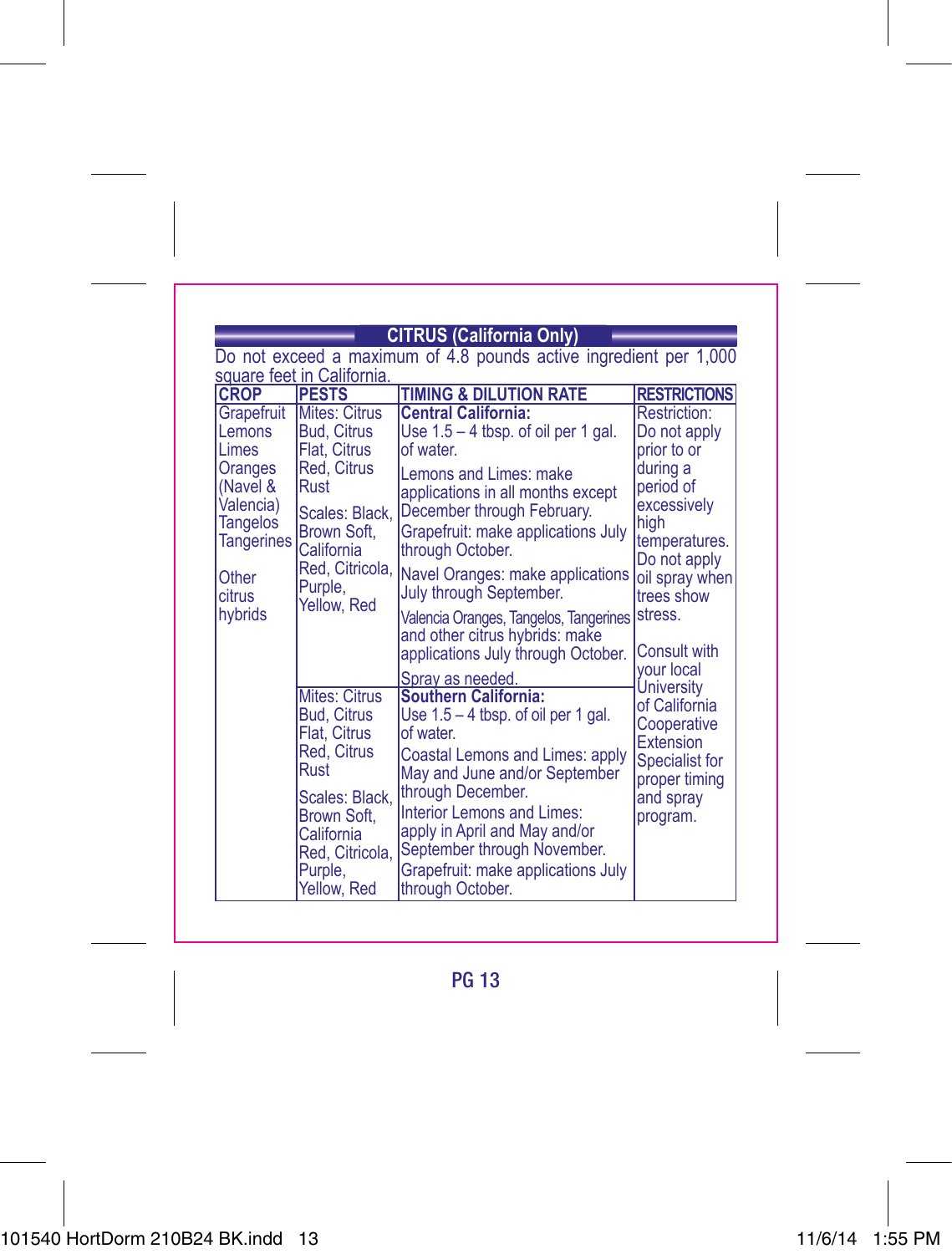| <b>CROP PESTS</b>                                                                     | <b>TIMING &amp; DILUTION RATE</b>                                                                                 | <b>RESTRICTIONS</b> |
|---------------------------------------------------------------------------------------|-------------------------------------------------------------------------------------------------------------------|---------------------|
|                                                                                       | Navel Oranges: make<br>applications July through<br>September.                                                    |                     |
|                                                                                       | Valencia Oranges, Tangelos,<br>Tangerines and other citrus<br>hybrids: make applications July<br>through October. |                     |
|                                                                                       | Spray as needed.                                                                                                  |                     |
| Mites: Citrus<br>Bud. Citrus Flat.<br>Citrus Red.<br><b>Citrus Rust</b>               | <b>Oxnard Plains Area:</b><br>Use $1.5 - 4$ tbsp. of oil per 1<br>gal, of water.                                  |                     |
| Scales: Black.<br>Brown Soft.<br>California Red,<br>Citricola, Purple,<br>Yellow, Red | Make applications as needed<br>throughout the year.                                                               |                     |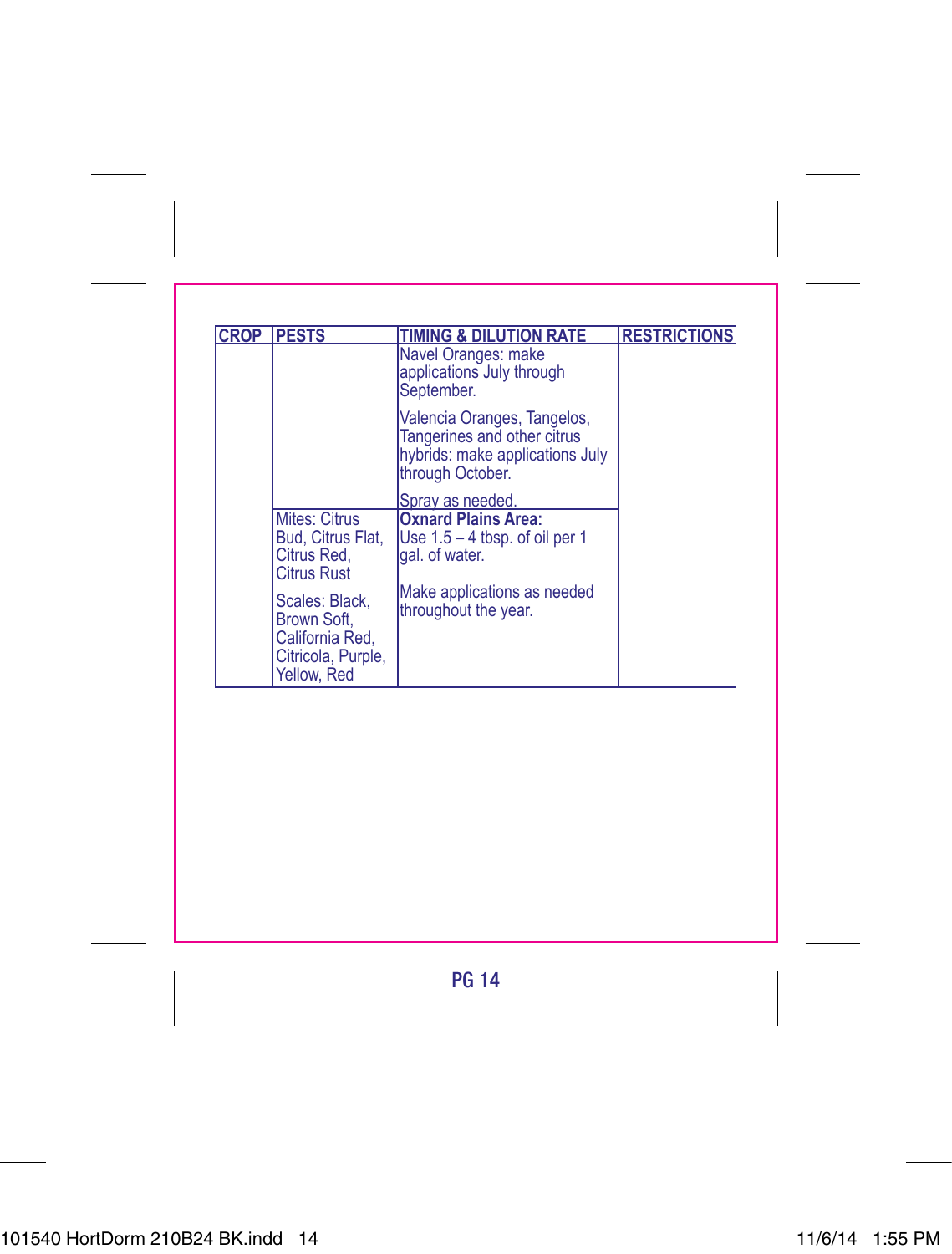# **CITRUS (Florida and Texas)**

Do not exceed a maximum of 3.6 pounds active ingredient per 1,000 square feet in Texas and Florida.

| <b>CROP</b>                                                                                                                                                                                                   | <u>oqual o Toot in Toxao and Fionad.</u><br><b>PESTS</b>                                                                                                                                                                                                                                  | <b>TIMING &amp; DILUTION RESTRICTIONS</b><br><b>RATE</b>                                                              |                                                                                                                                                                                                                                                                                                                                                                                                                                                                                                                                                                                                                                                                               |
|---------------------------------------------------------------------------------------------------------------------------------------------------------------------------------------------------------------|-------------------------------------------------------------------------------------------------------------------------------------------------------------------------------------------------------------------------------------------------------------------------------------------|-----------------------------------------------------------------------------------------------------------------------|-------------------------------------------------------------------------------------------------------------------------------------------------------------------------------------------------------------------------------------------------------------------------------------------------------------------------------------------------------------------------------------------------------------------------------------------------------------------------------------------------------------------------------------------------------------------------------------------------------------------------------------------------------------------------------|
| Citrons,<br>Grapefruits,<br>Lemons.<br>Limes,<br>Mandarins.<br>Oranges,<br>Tangelos,<br>Tangerines<br>Other citrus<br>hybrids<br><b>DO NOT</b><br><b>APPLY TO</b><br><b>NAVEL</b><br><b>ORANGES, Blackfly</b> | Spider Mites,<br><b>Bud Mites, Flat</b><br>Mites.<br>Scales: Black<br>Soft. Brown<br>Soft, Chaff,<br>Glover, Purple,<br>Red. Yellow<br>Does not<br>control Citrus<br><b>Snow Scale.</b><br>Whitefly.<br><b>Greasy Spot</b><br>(Grapefruit)<br><b>Greasy Spot (all</b><br>other varieties) | Citrus Rust Mite, Use 1.5 - 4 tbsp.<br>of oil per 1 gal. of<br>water.<br>Summer spray<br>only. Re-spray as<br>needed. | Precautions in the use of<br>oil include: Do not apply<br>oil spray when trees are<br>wilting. Do not apply oil<br>and sulfur within 3 weeks<br>lof each other. Sensitive<br>foliage may be injured.<br>In Florida, consult the<br><b>Florida Citrus Spray and</b><br>Dust Schedule, or your<br><b>Agricultural Experiment</b><br>Station or State Extension<br><b>Service Specialist for</b><br>complete details on the<br>spraying program best<br>suited to your locale. In<br>Texas, consult with your<br><b>Agricultural Experiment</b><br><b>Station or State Extension</b><br>Specialist for complete<br>details on the spraying<br>program suited to your<br>llocale. |
|                                                                                                                                                                                                               | Loosening sooty<br>mold                                                                                                                                                                                                                                                                   |                                                                                                                       | Use 4 tbsp./gal. when<br>disease pressure is heavy.                                                                                                                                                                                                                                                                                                                                                                                                                                                                                                                                                                                                                           |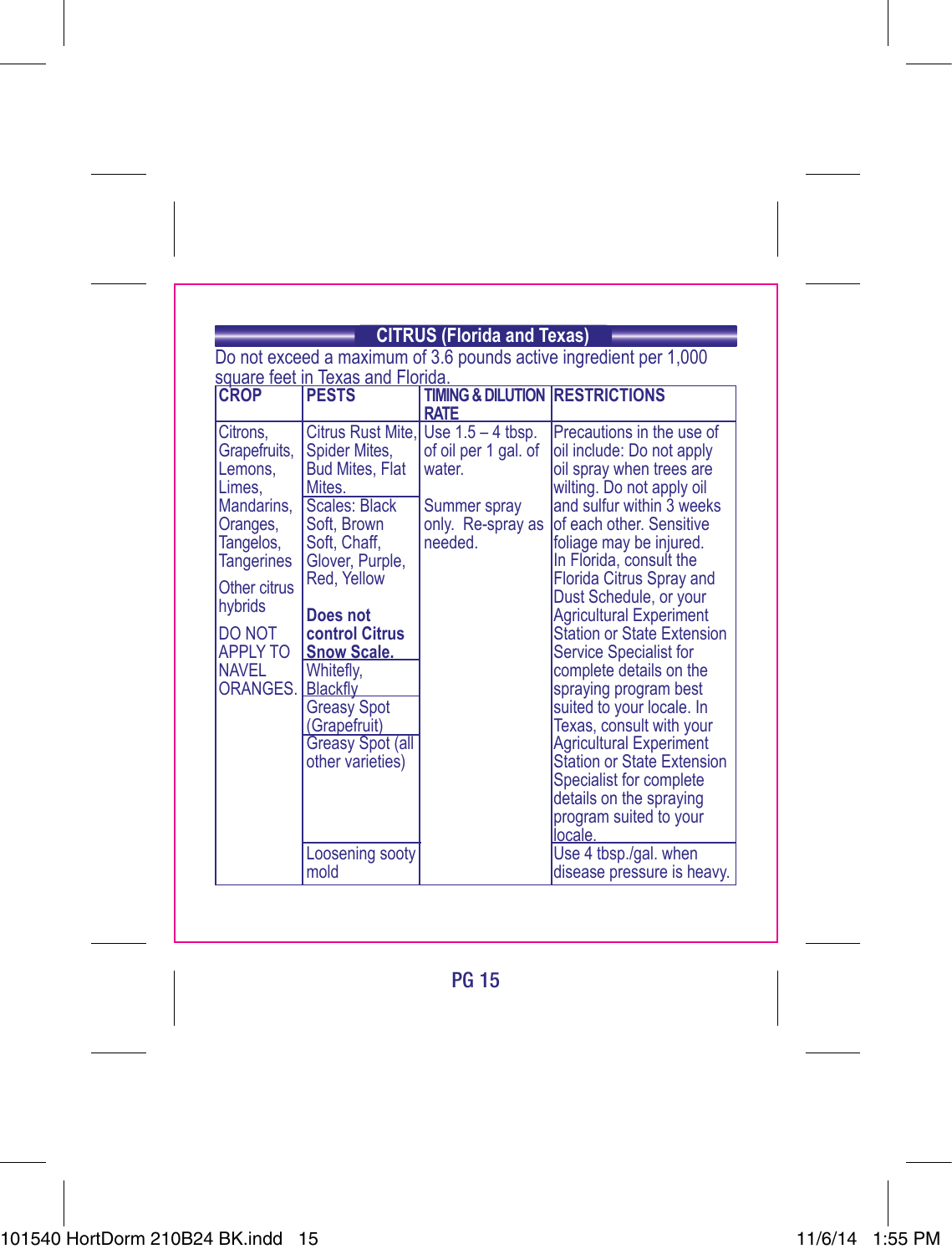| <b>VEGETABLE GARDENS</b>                                             |                        |                        |                     |  |
|----------------------------------------------------------------------|------------------------|------------------------|---------------------|--|
| <b>CROP</b>                                                          | <b>PESTS</b>           | <b>TIMING &amp;</b>    | <b>RESTRICTIONS</b> |  |
|                                                                      |                        | <b>DILUTION</b>        |                     |  |
|                                                                      |                        | <b>RATE</b>            |                     |  |
| Asparagus, Beans, Beets,                                             | Aphids, Mites,         | Use $2 - 4$            | *Asterisk           |  |
| Broccoli, Chinese Broccoli,                                          | Beetle Larvae,         | tbsp. of oil           | denotes             |  |
| <b>Broccoli Raab, Brussels</b>                                       | Leafminers.            | per 1 gal.             | crop, pest not      |  |
| Sprouts, Cabbage, Cauliflower,                                       | Thrips.                | of water.              | approved in         |  |
| Chinese Cabbage (Bok Choy and Leafhopper,                            |                        | Spray once             | California.         |  |
| Mapa), Chinese Mustard Cabbage                                       | Whitefly,              | or twice               |                     |  |
| (Gai Choy), Cavalo Broccoli,                                         | Alternaria             | weekly                 |                     |  |
| Collards, Kale, Kohlrabi, Mizuna,                                    | Leafspot,              | depending              |                     |  |
| Mustard Greens, Mustard Spinach,                                     | <b>Gummy Stem</b>      | on the rapid           |                     |  |
| Rape Greens, Celery, Chayote,                                        | <b>Blight, Powdery</b> | arowth                 |                     |  |
| Chinese Waxgourd, Citron Melon, Mildew, Rust                         |                        | of the                 |                     |  |
| Cucumber, Gherkin, Hyotan,                                           |                        | crop and/              |                     |  |
| Cucuzza, Hechima, Chinese Okra,<br>Balsam Apple, Balsam Pear, Bitter |                        | or vector<br>pressure. |                     |  |
| Melon, Chinese Cucumber, True                                        | Cucumber               | Use 2                  |                     |  |
| Cantaloupe, Cantaloupe, Casaba, Mosaic Virus,                        |                        | tbsp. of oil           |                     |  |
| Crenshaw Melon, Golden Pershaw   Papaya Ringspot                     |                        | per 1 gal.             |                     |  |
| Melon, Honeydew Melon, Honey Virus, Pepper                           |                        | of water.              |                     |  |
| Galls, Mango Melon, Persian                                          | Mottle Virus.          |                        |                     |  |
| Melon, Pumpkin, Summer Squash,                                       | Potato Leafroll        | Spray as               |                     |  |
| Winter Squash, Watermelon,                                           | Virus, Potato          | needed.                |                     |  |
| Dasheen (Taro)*, Eggplant,                                           | Virus Y, Tobacco       |                        |                     |  |
| Ginger*, Ginseng*, Herbs and                                         | Etch Virus.            |                        |                     |  |
| Spices* (Curly Leaf Basil, Lemon                                     | Watermelon             |                        |                     |  |
| Balm), Japanese Radish (Daikon)*,                                    | Mosaic Virus 2,        |                        |                     |  |
| Lettuce, Okra*, Peppers, Potatoes,                                   | IZucchini Yellow       |                        |                     |  |
| Radishes, Sweet Potatoes                                             | Mosaic Virus.          |                        |                     |  |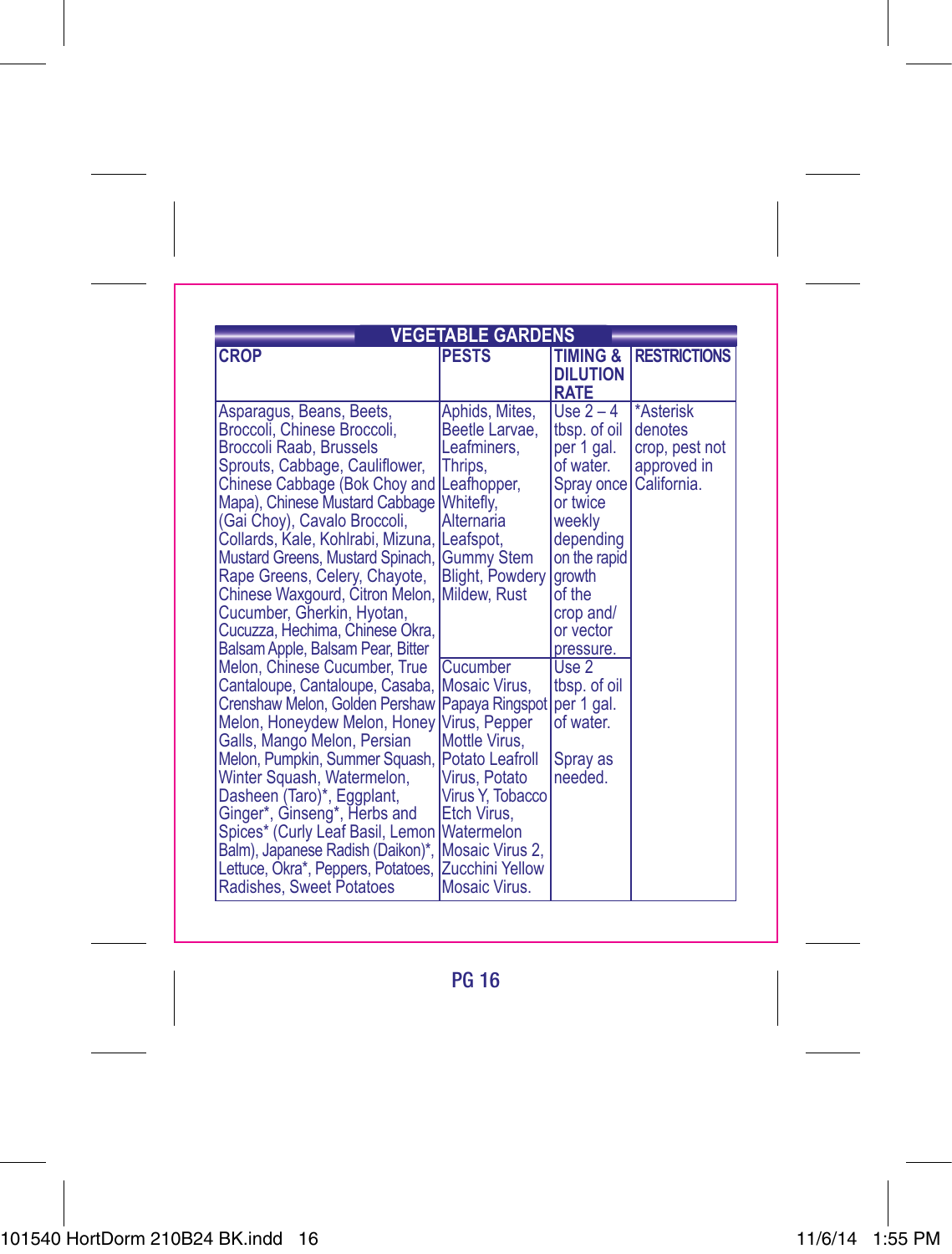| <b>CROP</b>                                                                                                               | <b>PESTS</b>                                                                                                                                                                                                                                                                                                                                                                                                                                                       | <b>TIMING &amp;</b><br><b>DILUTION RATE</b>                                                                                                                               | <b>RESTRICTIONS</b>                                                  |
|---------------------------------------------------------------------------------------------------------------------------|--------------------------------------------------------------------------------------------------------------------------------------------------------------------------------------------------------------------------------------------------------------------------------------------------------------------------------------------------------------------------------------------------------------------------------------------------------------------|---------------------------------------------------------------------------------------------------------------------------------------------------------------------------|----------------------------------------------------------------------|
| Chinese<br>Artichoke*<br>(Japanese)<br>Artichoke),<br>Cilantro*,<br>Herbs and<br>Spices*<br>(Mexican<br>Oregano,<br>Mint) | Aphids, Mites, Beetle Larvae,<br>Leafminers, Thrips, Leafhopper,<br>Whitefly, Alternaria Leafspot, Gummy<br>Stem Blight, Powdery Mildew, Rust,<br>Pepper Psyllids, Cucumber Mosaic<br>Virus 2, Papaya Ringspot Virus,<br>Pepper Mottle Virus, Potato Leafroll<br>Virus, Potato Virus Y, Tobacco Etch<br>Virus, Watermelon Mosaic Virus<br>2. Zucchini Yellow Mosaic Virus                                                                                          | $Use 2.5 - 5$<br>tbsp. of oil per<br>1 gal. of water.<br>Spray once or<br>twice weekly<br>depending on the<br>rapid growth of<br>the crop and/or<br>vector pressure.      | *Asterisk<br>denotes crop,<br>pest not<br>approved in<br>California. |
| Corn<br>(Sweet)                                                                                                           | Aphids, Mites, Leafhopper*,<br>Leafminers, Corn Earworm,<br>Rootworm, Armyworm, Whitefly,<br>Cercospora*                                                                                                                                                                                                                                                                                                                                                           | $Use 2.5 - 5$<br>tbsp. per 1 gal.<br>of water.<br>Spray as<br>needed.                                                                                                     | *Asterisk<br>denotes crop,<br>pest not<br>approved in<br>California. |
| <b>Tomatoes</b>                                                                                                           | Aphids, Mites, Beetle Larvae,<br>Leafminers, Thrips, Leafhopper,<br>Whitefly, Alternaria Leafspot,<br>Gummy Stem Blight, Powdery<br>Mildew, Rust, Tomato Psyllid*,<br>Tomato Pin Worm*, Fruit Worm*,<br>Army Worm*, Horn Worm*.<br>Lygus Bug*, Stink Bug*,<br>Cucumber Mosaic Virus, Papaya<br>Ringspot Virus, Pepper Mottle<br>Virus, Potato Leafroll Virus, Potato<br>Virus Y, Tobacco Etch Virus,<br>Watermelon Mosaic Virus 2.<br>Zucchini Yellow Mosaic Virus | Use $2 - 4$ tbsp.<br>of oil per 1<br>gal. of water.<br>Spray once or<br>twice weekly<br>depending<br>on the rapid<br>growth of the<br>crop and/<br>or vector<br>pressure. | *Asterisk<br>denotes crop,<br>pest not<br>approved in<br>California. |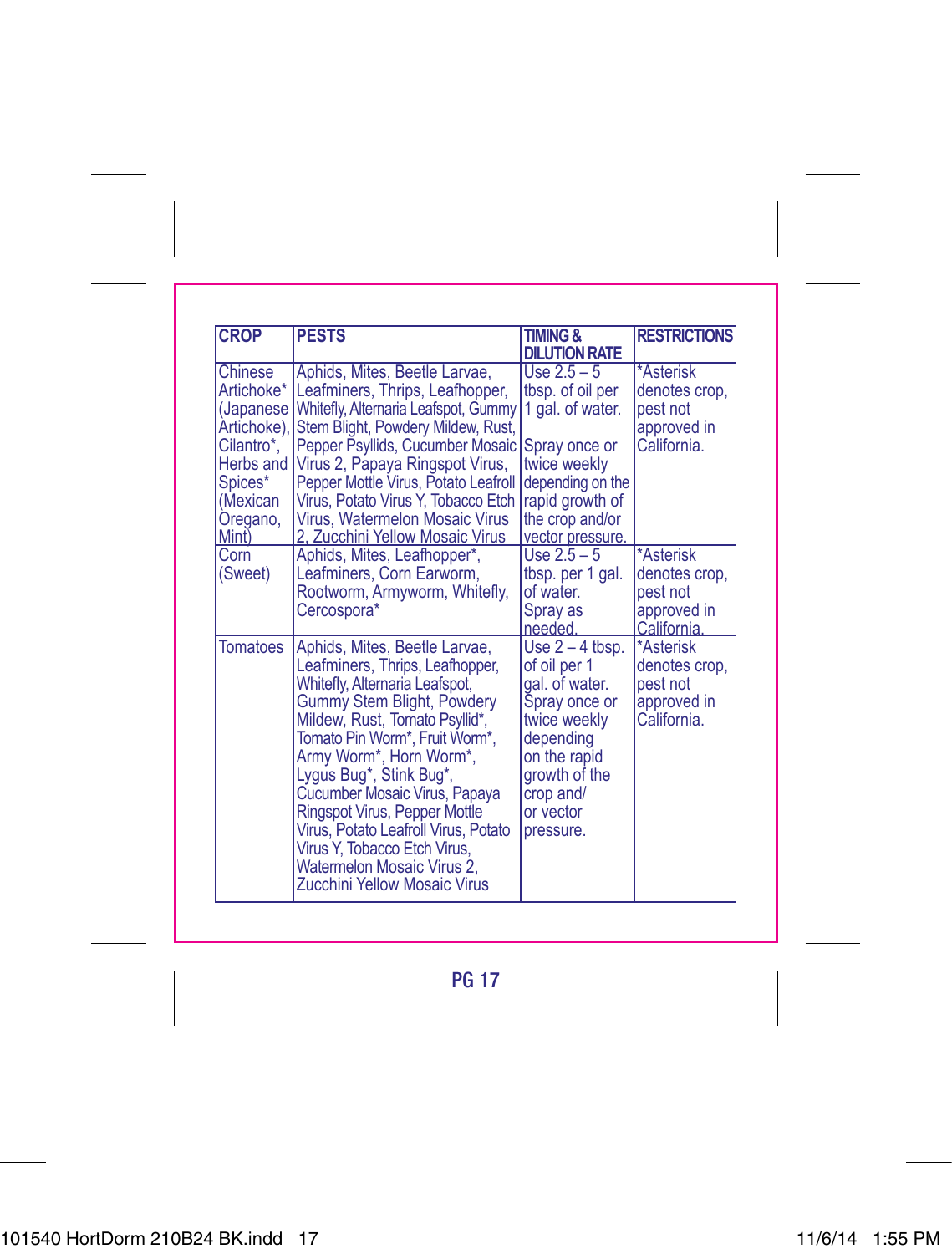|                                           | <b>ROSES, FLOWERING SHRUBS &amp; ORNAMENTALS</b>                                                                                     |                                                                                                                             |                                                                        |  |
|-------------------------------------------|--------------------------------------------------------------------------------------------------------------------------------------|-----------------------------------------------------------------------------------------------------------------------------|------------------------------------------------------------------------|--|
| <b>PI ANT</b>                             | <b>PESTS</b>                                                                                                                         | TIMING & DILUTION RATE RESTRIC-                                                                                             | <b>TIONS</b>                                                           |  |
| and<br>Foliage<br><b>Plants</b>           | Locust Plant Bug, Lace   gal. of water.                                                                                              | Flowering   Aphids, Adelgids, Eriophyid   Winter Dormant Period:<br>Mites, Gall Mites, Honey Use 5 - 7.5 tbsp. of oil per 1 |                                                                        |  |
| including<br>Roses<br>and Other           | Leafminer (non-<br>larvae), Leafrollers,<br>Mealybugs, Psyllids                                                                      | Bug, Leaf Beetle Larvae, Summer (Foliar or Cover):<br>Use $2 - 5$ tbsp. of oil per 1<br>gal. of water.                      |                                                                        |  |
| Flowering<br><b>Shrubs</b>                | (immature), Red Mites,<br>Sawfly (larvae), Scales<br>(immature), Spider Mites,<br>Webworms, Whiteflies,<br><b>Blackspot, Powdery</b> | For blackspot and powdery<br>mildew control during the<br>summer do not exceed<br>4 tbsp. of oil per 1 gal.<br>of water.    |                                                                        |  |
|                                           | Mildew. Young Caterpillars   Spray as needed.                                                                                        |                                                                                                                             |                                                                        |  |
| Foliage<br>Oma-<br>mentals &<br>Bedding   | Aphids, Adelgids                                                                                                                     | <b>Winter Dormant Period:</b><br>Use $5 - 7.5$ tbsp. of oil per 1<br>gal. of water.                                         | Application<br>safety during<br>bloom period<br>must be                |  |
| <b>Plants</b>                             |                                                                                                                                      | Summer (Foliar or Cover):<br>Use $2 - 5$ tbsp. of oil per 1<br>gal. of water.                                               | determined for<br>each individual<br>species of plant<br>to be treated |  |
|                                           |                                                                                                                                      | Spray as needed.                                                                                                            | by conducting<br>a small test.                                         |  |
| <b>Non-Fruit-IMites</b><br><b>Bearing</b> |                                                                                                                                      | Use 2.5 - 5 tbsp. of oil per 1 gal.<br>of water. Apply every 10-14 days.                                                    |                                                                        |  |
| Trees: Apple,<br>Cherry,<br>Peach, Pear   | <b>Powdery Mildew</b>                                                                                                                | Use $2.5 - 5$ tbsp. of oil per 1 gal. of<br>water. Spray before disease first<br>appears. Apply every 10-14 days.           |                                                                        |  |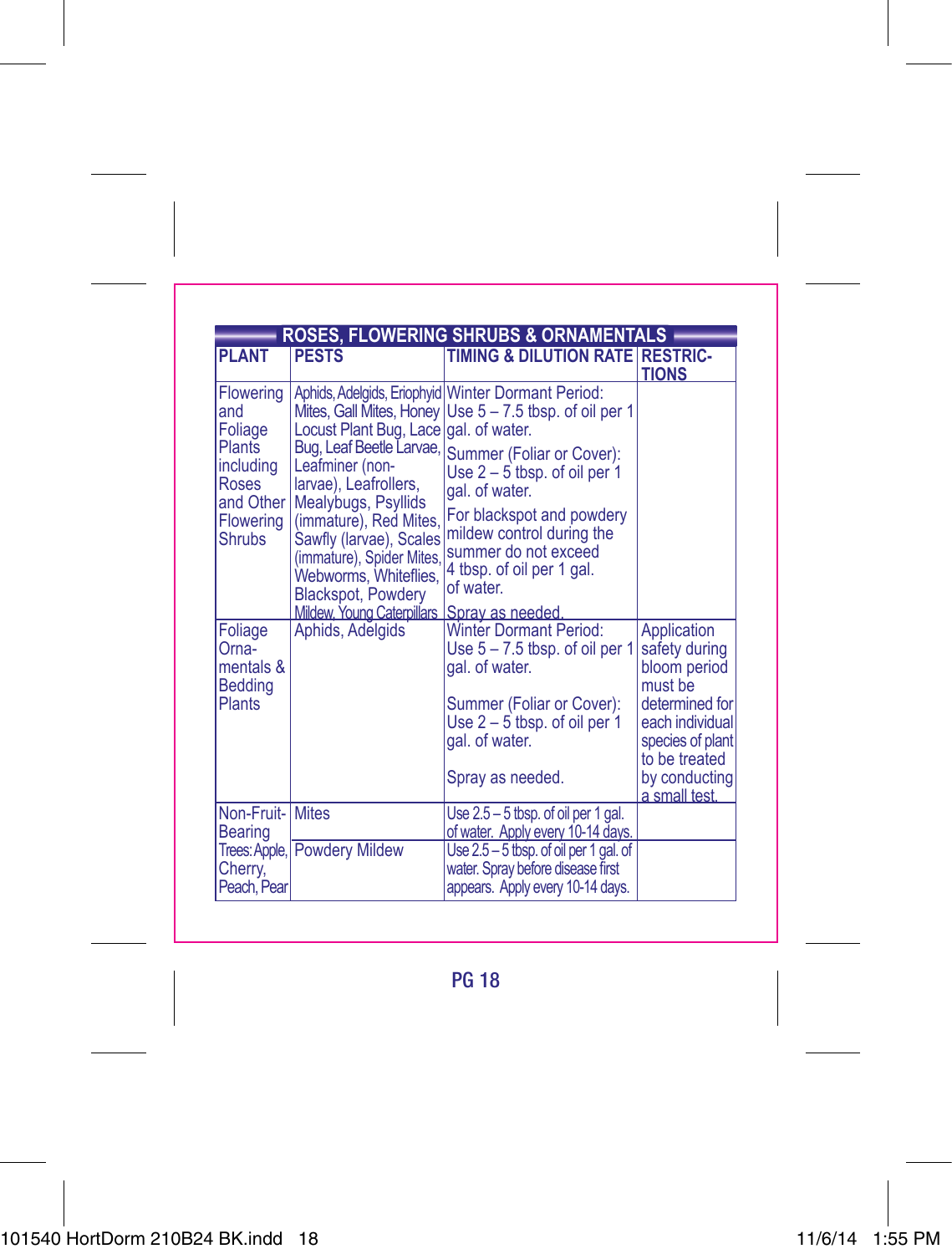| <b>PLANT</b>                                                                                                                                                     | <b>PESTS</b>                                                                                                                                                                                                                                                                                                                                                                                                                               | <b>TIMING &amp;</b><br><b>DILUTION RATE</b>                                                                                                                                                                                                                                   | <b>RESTRICTIONS</b>                                                                                                                                                                                                                                                                                                                                                                                                                                                                                                                                                                                                                                                                                                                                                       |
|------------------------------------------------------------------------------------------------------------------------------------------------------------------|--------------------------------------------------------------------------------------------------------------------------------------------------------------------------------------------------------------------------------------------------------------------------------------------------------------------------------------------------------------------------------------------------------------------------------------------|-------------------------------------------------------------------------------------------------------------------------------------------------------------------------------------------------------------------------------------------------------------------------------|---------------------------------------------------------------------------------------------------------------------------------------------------------------------------------------------------------------------------------------------------------------------------------------------------------------------------------------------------------------------------------------------------------------------------------------------------------------------------------------------------------------------------------------------------------------------------------------------------------------------------------------------------------------------------------------------------------------------------------------------------------------------------|
| Shade<br>Trees**<br>Ornamental<br>Trees**<br><b>Shrubs</b><br>(including<br>Conifers.<br>Deciduous<br>land<br>Broadleaf<br>Evergreens<br>& Woody<br>Ornamentals) | Eriophyid Mites.<br>Gall Mites.<br><b>Hemlock Woolly</b><br>Adelgids, Honey<br><b>Locust Plant</b><br>Bug, Lace Bug,<br><b>Leaf Beetle</b><br>Larvae, Leafminer<br>(non-larvae).<br>Leafrollers.<br>Mealybugs,<br>Psyllids<br>(immature), Red<br>Mites, Sawfly<br>(larvae), Scales<br>(immature), Spider exceed 5 tbsp.<br>Mites, Webworms, of oil per 1 gal.<br>Whiteflies.<br>Blackspot.<br>Powdery Mildew,<br><b>Young Caterpillars</b> | Period:<br>Use $5 - 7.5$<br>tbsp. of oil per 1<br>gal, of water.<br>Summer (Foliar<br>or Cover):<br>Use $2 - 5$ tbsp.<br>of oil per 1 gal.<br>of water.<br>For blackspot<br>and powdery<br>mildew control<br>during the<br>summer, do not<br>of water.<br>Spray as<br>needed. | Aphids, Adelgids, Winter Dormant Restriction: Do not spray<br>when there is obvious moisture<br>deficit in leaves, or the plant<br>is under stress. For fall dormant<br>applications, reduce rate to 5<br>tbsp. of oil per 1 gal. of water<br>and limit use only to: American<br>Red Oak, Japanese Black Pine.<br>Dogwood, Weeping Cherry,<br>Cornelian Cherry, Crabapple,<br>Norway Maple, Purple Plum.<br>Restriction: This product may<br>cause discoloration of Blue<br>Spruce. Do not use on conifers<br>or ferns not tolerant to oil sprays<br>(e.g. Alberta Dwarf Spruce).<br>Use enough spray solution to<br>completely penetrate the leaf<br>canopy and cover both top<br>and bottom of all the leaves<br>and stems until wet but<br>without significant runoff. |

Use the lowest concentration indicated in the above table if sensitive plants are to be treated. \*\*This product removes the glaucous (blue) bloom from such evergreens as Colorado Blue Spruce and Koster Spruce.

Always use most dilute concentration indicated in the preceding table for the type of plant to be treated or test spray oil sensitive plants such as Cryptomeria, Smoke Tree, Chamaecypris, Juniper, Japanese Holly and Spruce. Tendency toward sensitivity: Red Cedar and Douglas Fir.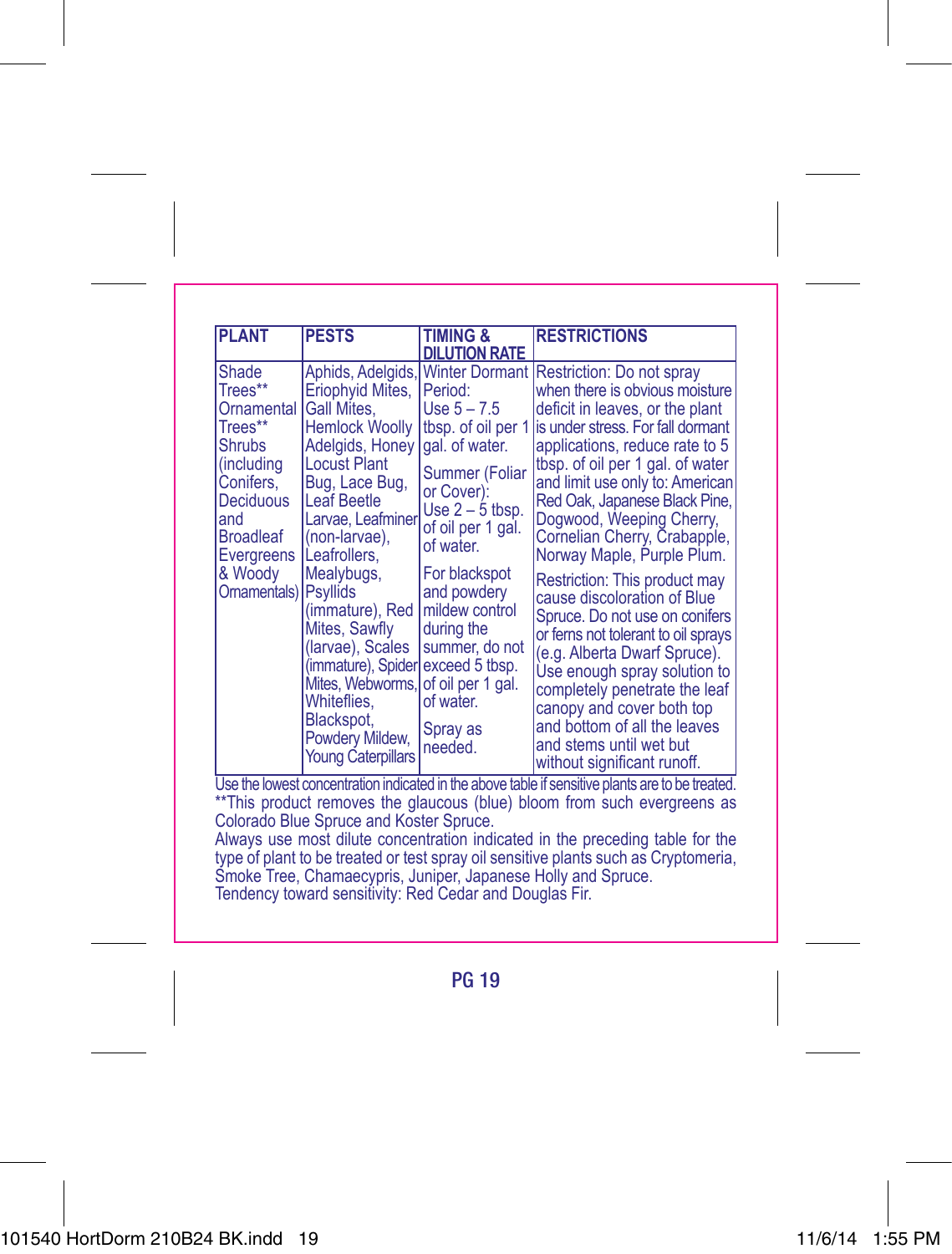### **HOBBY GREENHOUSES**

Frequency of Application: Use once a week initially, then as the pest is<br>controlled, decrease the frequency to every 2-3 weeks as needed. Application<br>safety during bloom period must be determined for each individual specie plant to be treated by conducting a small test.

| <b>PLANT</b>                                                                                                                                                                                                                                                           | <b>PESTS</b>                                                                                                                                                        | <b>TIMING &amp;</b><br><b>DILUTION RATE</b>                                                                    | <b>RESTRICTIONS</b>                                                                                                                                                                                                                                                                                                                   |
|------------------------------------------------------------------------------------------------------------------------------------------------------------------------------------------------------------------------------------------------------------------------|---------------------------------------------------------------------------------------------------------------------------------------------------------------------|----------------------------------------------------------------------------------------------------------------|---------------------------------------------------------------------------------------------------------------------------------------------------------------------------------------------------------------------------------------------------------------------------------------------------------------------------------------|
| Ageratum,<br>Crown of Thorns,<br>Dieffenbachia.<br>Dogwood*,<br>Dracaena*, Ferns,<br>Ficus, Holly*,<br>Lisianthus, Magnolia*,<br>Orchid, Palms.<br>Petunia, Poinsettia,<br>Schefflera, Sunflower                                                                       | Aphids.<br>Fungus Gnats,<br>Leafminers.<br>Mealybugs,<br>Scales (soft &<br>hard), Spider<br>Mites, Thrips,<br>Whitefly,<br>Powdery<br>Mildew <sup>*</sup>           | Summer (Foliar<br>or Cover):<br>Use $1.5 - 2.5$<br>tbsp. of oil per 1<br>gal. of water.<br>Spray as<br>needed. | Due to varietal<br>differences in response<br>to a treatment of<br>this product at the<br>labeled rate, conduct<br>a small test on 1 or 2<br>plants of the specific<br>variety to be treated.<br>Some plants are                                                                                                                      |
| Aglaonema, Aster,<br>Azaleas, Begonias,<br>Browallia, Camellias,<br>Carnation, Celosia.<br>Chrysanthemum,<br>Coleus, Cosmos.<br>Crepe Myrtle*,<br>Dusty Miller, Easter<br>Lilies, Fuchsia*,<br>Gardenias, Gerbera,<br>Hellichrysum,<br>Hibiscus Foliage,<br>Hydrangea, | Aphids.<br><b>Fungus</b><br>Gnats.<br>Leafminers,<br>Mealybugs,<br>Scales (soft &<br>hard), Spider<br>Mites, Thrips,<br>Whitefly,<br>Powdery<br>Mildew <sup>*</sup> | Summer (Foliar<br>or Cover):<br>Use $2.5 - 5$<br>tbsp. of oil per 1<br>gal. of water.<br>Spray as<br>needed.   | more sensitive to oil<br>treatments if any of the<br>following conditions<br>are present when<br>application is made:<br>high humidity (74%).<br>an overcast or cloudy<br>day, inadequate<br>air flow, a small<br>greenhouse where the<br>sunlight is magnified<br>causing a fast build-<br>up of temperature and<br>light intensity. |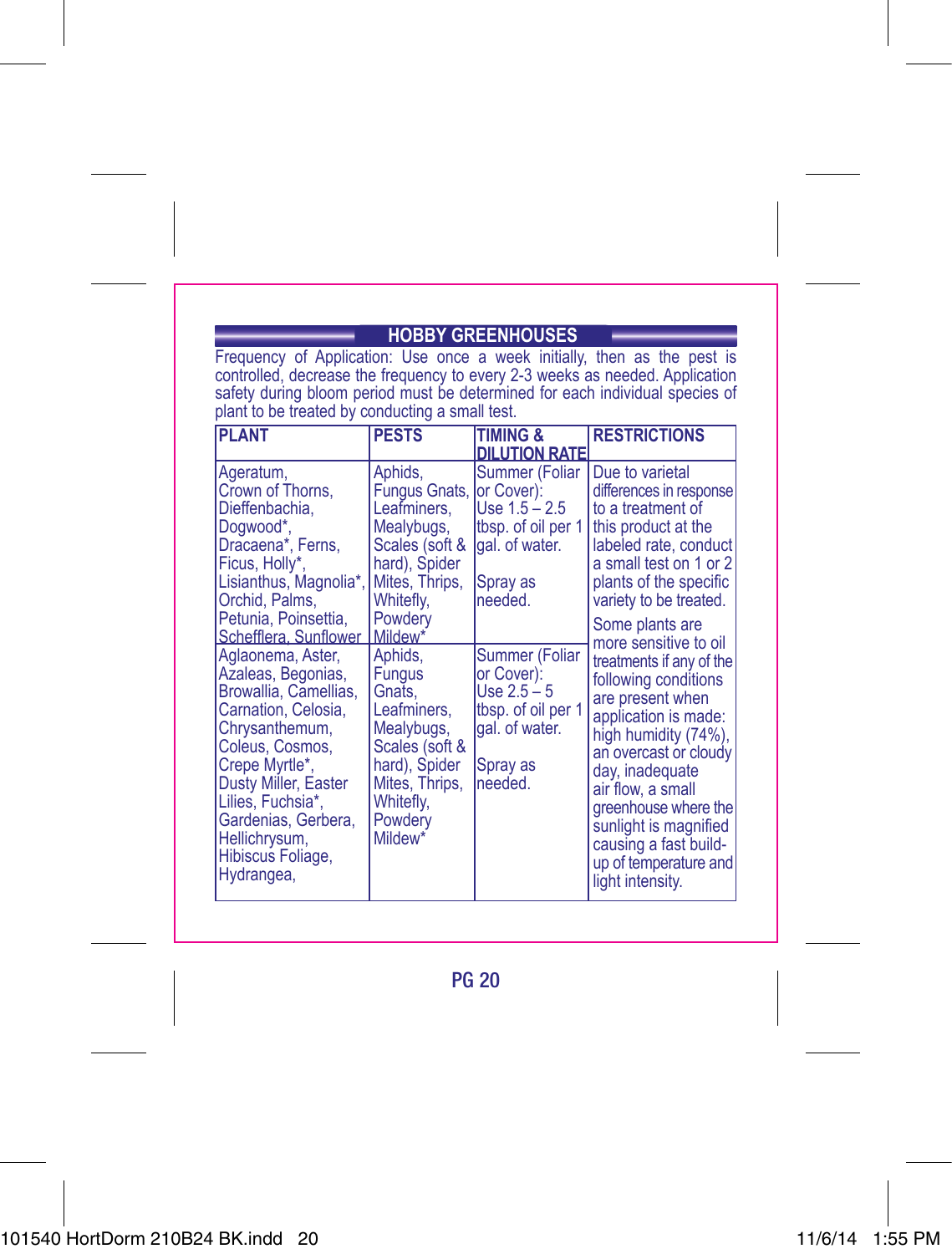| <b>PLANT</b>                 | PESTS TIMING & DILUTION RATE RESTRICTIONS |               |
|------------------------------|-------------------------------------------|---------------|
| Impatiens*, Jade Plant,      |                                           | *Asterisk     |
| Marigold, New Guinea         |                                           | denotes crop. |
| Impatiens, Nicotonia,        |                                           | pest not      |
| Philodendron, Portulaca,     |                                           | approved in   |
| Reiger Begonias,             |                                           | California.   |
| Snapdragon, Zinnias          |                                           |               |
| Leaf Polish for Hardy Plants | Use 2.5 tbsp. of oil per                  |               |
|                              | 1 gal. of water.                          |               |

| <b>HOUSEPLANTS</b>                                                                  |                                          |                                                           |                                                                                                                                                                                                                                                                       |  |
|-------------------------------------------------------------------------------------|------------------------------------------|-----------------------------------------------------------|-----------------------------------------------------------------------------------------------------------------------------------------------------------------------------------------------------------------------------------------------------------------------|--|
| <b>PLANT</b>                                                                        | <b>PESTS</b>                             | DILUTION RATE                                             | <b>RESTRICTIONS</b>                                                                                                                                                                                                                                                   |  |
|                                                                                     |                                          | per 1 Gallon Water                                        |                                                                                                                                                                                                                                                                       |  |
| Chrysanthemum, Aphids,<br>Dieffenbachia.<br>Dracaena,                               | Leafminers.<br>Mealybugs,                | $2.5 - 5.0$ Tbs.<br>$(1\frac{1}{4}-2\frac{1}{2}$ fl. oz.) | <b>Protect floor, floor</b><br>coverings and furnishings<br>from overspray.                                                                                                                                                                                           |  |
| Ferns,<br>Gardenias.<br><b>Jade Plant.</b><br>Palms.<br>Philodendron.<br>Schefflera | Scales,<br>Spider<br>Mites,<br>Whitefly* |                                                           | Do not exceed 3<br>consecutive applications<br>without allowing a two week<br>application interval.<br>Do not apply to plants in<br>direct sunlight behind glass.                                                                                                     |  |
|                                                                                     |                                          |                                                           | Do not use on Coconut<br>Palms or Maidenhair Ferns.<br>Chrysanthemum blooms have<br>shown phytotoxic symptoms<br>at 5.0 Tbs. per gallon of water.<br>*All Seasons® Horticultural<br>and Dormant Spray Oil is<br>most effective on Whitefly<br>during immature stages. |  |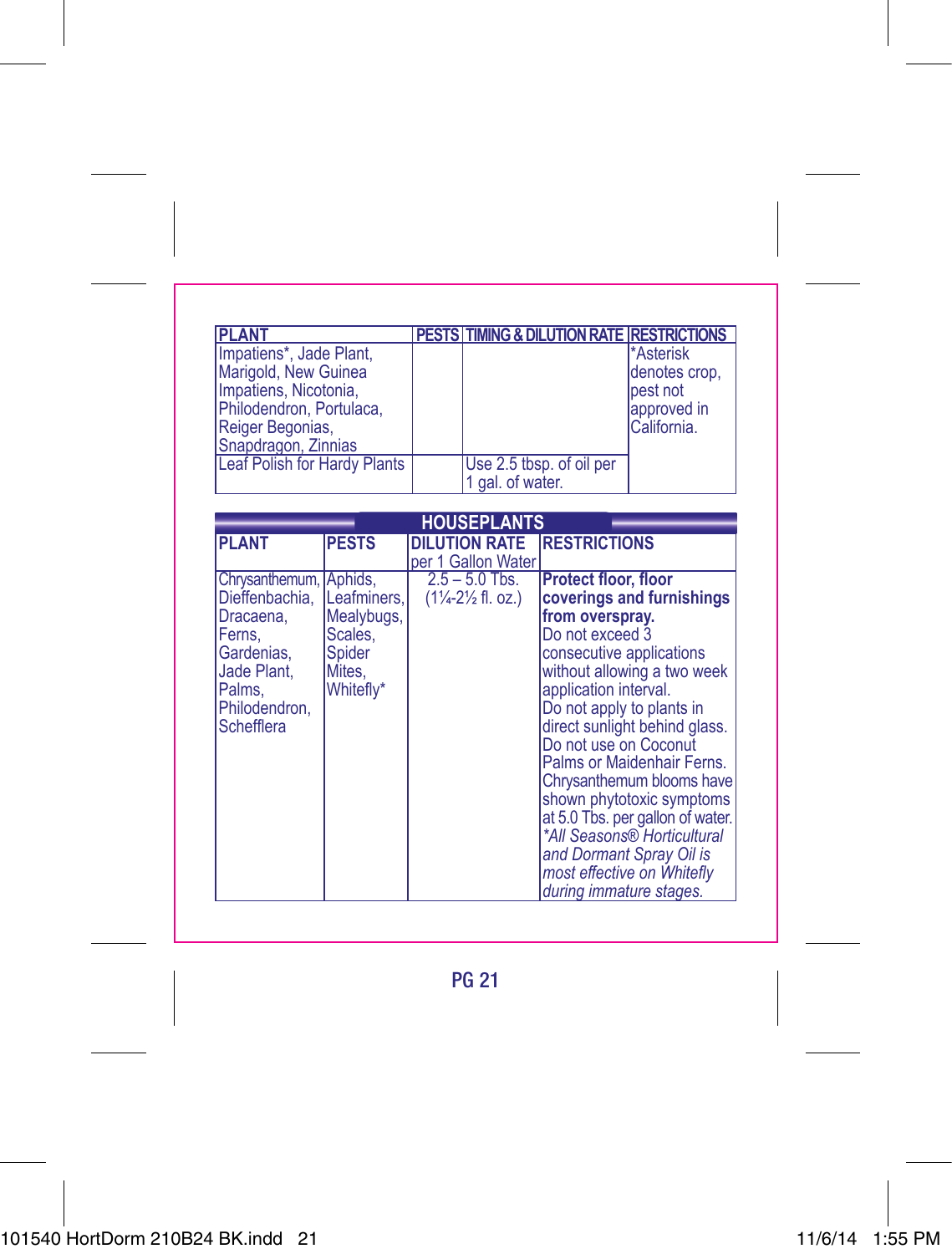## **FOR HOUSEPLANTS AND HOBBY GREENHOUSES**

- Do not exceed the maximum rates or apply more often than indicated on this label.
- Certain plant species may be sensitive to oil. A small number of plants should be test sprayed prior to general spraying.
- Use caution on open blooms bleaching and spotting have been observed on the open bloom of certain plants.

**STORAGE AND DISPOSAL**<br>Do not contaminate water, food or feed by storage or disposal. **Pesticide Storage:** Store and transport in an upright position. Keep container tightly closed to prevent evaporation. Do not use, pour, spill or store near heat or open flame. Store in a cool, dry area inaccessible to children or pets. **Pesticide Disposal:** *If partly filled -* Call your local solid waste agency for disposal instructions. Never place unused product down any indoor or outdoor drain. Container Disposal: If empty -Nonrefillable container. Do not reuse or refill this container. Place in trash or offer for recycling if available.

### **FIRST AID**

Have the product container or label with you when calling a poison control center or doctor, or going for treatment. You may also contact the National Pesticide Information Center at 1-800-858-7378 for emergency medical treatment information.

- Hold eye open and rinse slowly and gently with water for 15-20 **If in**  minutes. **Eyes:**
	- Remove contact lenses, if present, after the first 5 minutes, then continue rinsing eye.
	- Call a poison control center or doctor for treatment advice.

**Note to Physician:** This product contains petroleum distillates and may pose an aspiration pneumonia problem.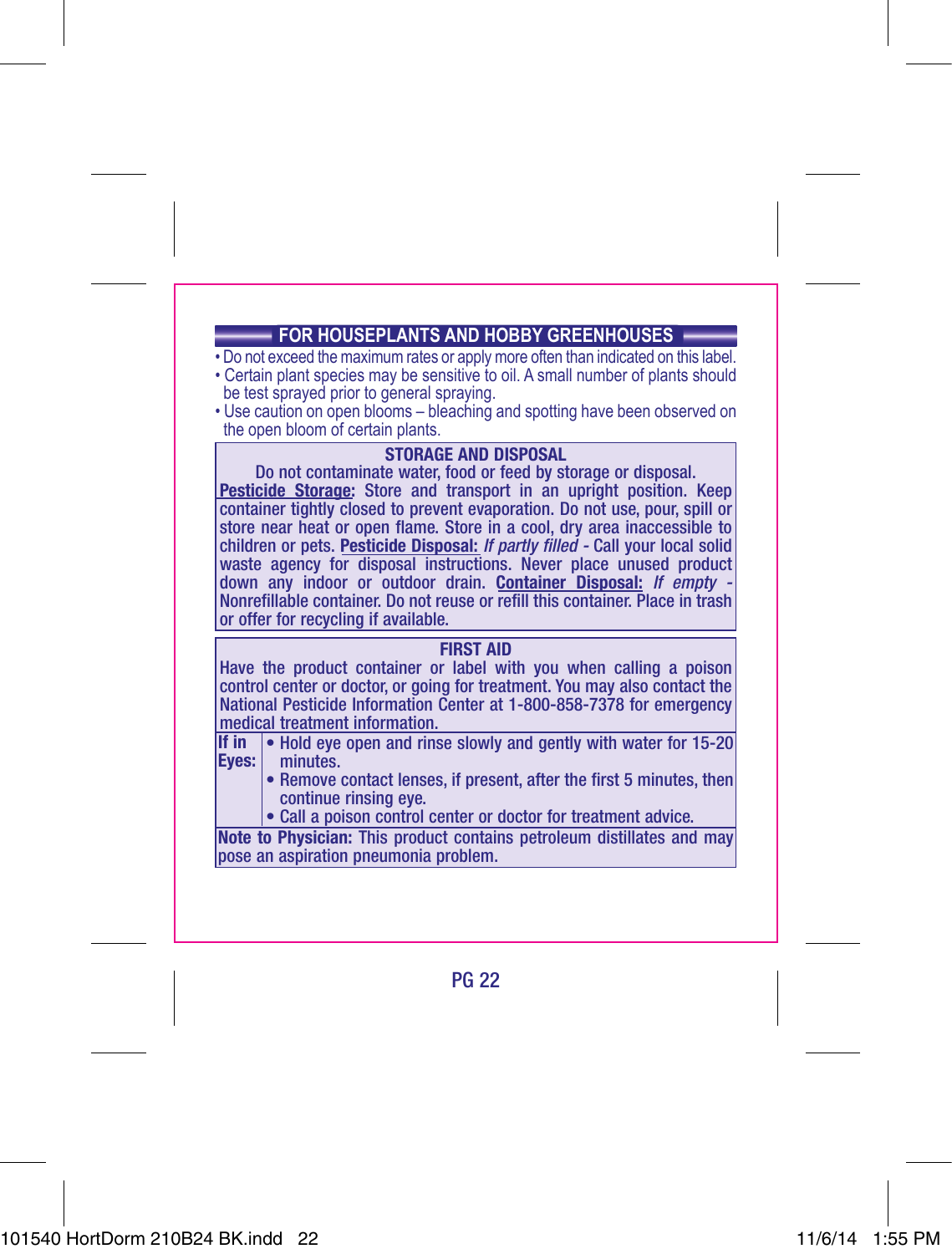#### **PRECAUTIONARY STATEMENTS HAZARDS TO HUMANS AND DOMESTIC ANIMALS**

**CAUTION:** Causes moderate eye irritation. Avoid contact with eyes or clothing. Wash thoroughly with soap and water after handling and before eating, drinking, chewing gum or using tobacco. Wear long-sleeved shirt, long pants, shoes, socks and waterproof gloves when using or handling this product.

#### **ENVIRONMENTAL HAZARDS**

This product is toxic to fish. To protect the environment, do not allow pesticide to enter or run off into storm drains, drainage ditches, gutters or surface waters. Applying this product in calm weather when rain is not predicted for the next 24 hours will help to ensure that wind or rain does not blow or wash pesticide off the treatment area. Rinsing application equipment over the treated area will help avoid run off to water bodies or drainage systems. Apply this product only as specified on the label.

For information on pesticide products (including health concerns, medical emergencies, or pesticide incidents), call the National Pesticide Information Center at 1-800-858-7378.